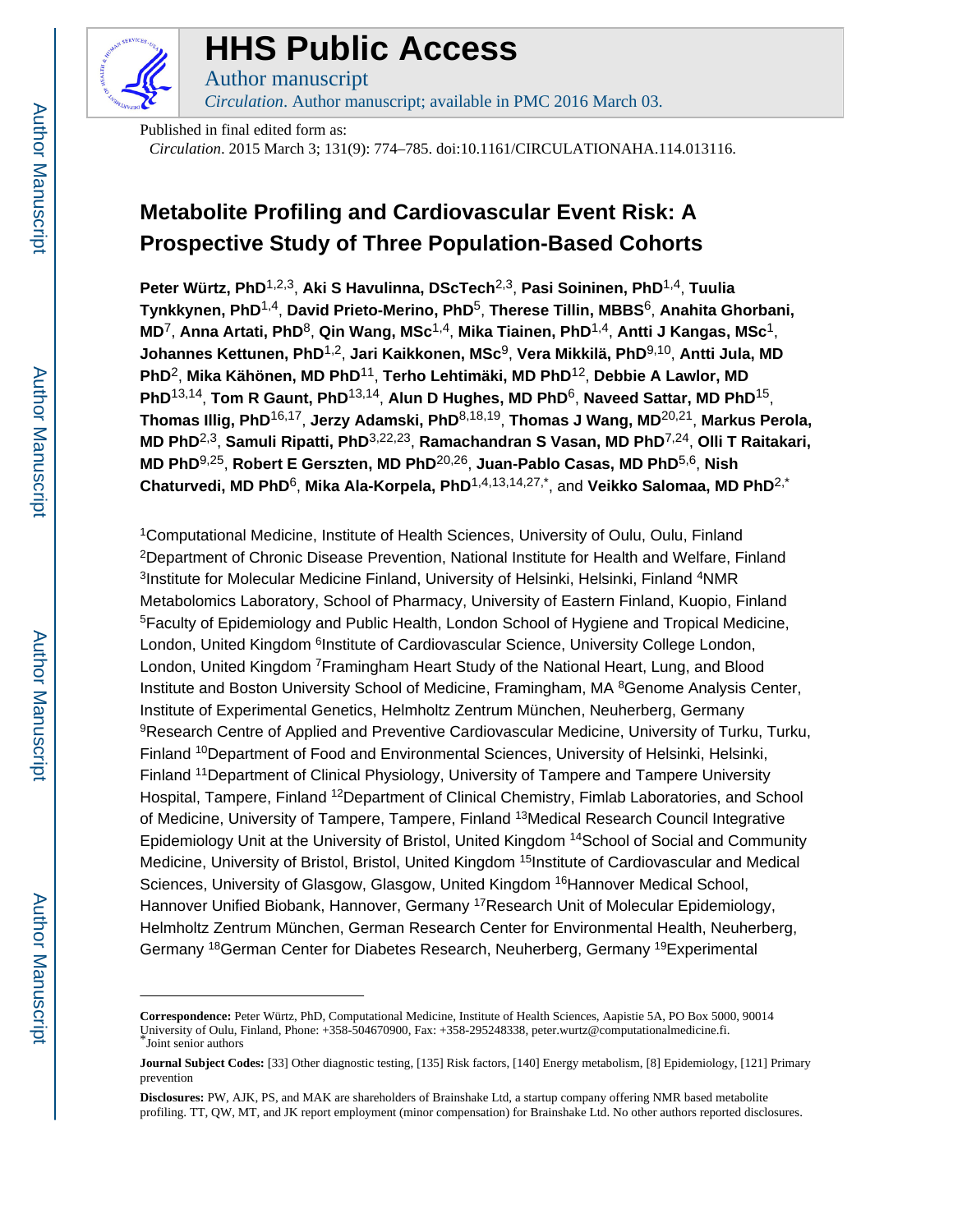Genetics, Technische Universität München, Freising-Weihenstephan, Germany <sup>20</sup>Cardiovascular Research Center & Cardiology Division, Massachusetts General Hospital, Harvard Medical School, Boston, MA<sup>21</sup>Cardiology Division, Vanderbilt University, Nashville, TN<sup>22</sup>Hielt Institute, University of Helsinki, Helsinki, Finland <sup>23</sup>Wellcome Trust Sanger Institute, Hinxton, United Kingdom <sup>24</sup>Sections of Preventive Medicine and Epidemiology and Cardiology, Department of Medicine, Boston University, Boston, MA<sup>25</sup>Department of Clinical Physiology and Nuclear Medicine, Turku University Hospital, Turku, Finland <sup>26</sup>Broad Institute of MIT and Harvard, Cambridge, MA <sup>27</sup>Oulu University Hospital, Oulu, Finland

#### **Abstract**

**Background—**High-throughput profiling of circulating metabolites may improve cardiovascular risk prediction over established risk factors.

**Methods and Results—**We applied quantitative NMR metabolomics to identify biomarkers for incident cardiovascular disease during long-term follow-up. Biomarker discovery was conducted in the FINRISK study (n=7256; 800 events). Replication and incremental risk prediction was assessed in the SABRE study (n=2622; 573 events) and British Women's Health and Heart Study (n=3563; 368 events). In targeted analyses of 68 lipids and metabolites, 33 measures were associated with incident cardiovascular events at P<0.0007 after adjusting for age, sex, blood pressure, smoking, diabetes and medication. When further adjusting for routine lipids, four metabolites were associated with future cardiovascular events in meta-analyses: higher serum phenylalanine (hazard ratio per standard deviation: 1.18 [95%CI 1.12–1.24]; P=4×10<sup>-10</sup>) and monounsaturated fatty acid levels  $(1.17 \mid 1.11-1.24]$ ; P=1×10<sup>-8</sup>) were associated with increased cardiovascular risk, while higher omega-6 fatty acids (0.89 [0.84–0.94]; P=6×10<sup>-5</sup>) and docosahexaenoic acid levels (0.90 [0.86–0.95]; P=5×10<sup>-5</sup>) were associated with lower risk. A risk score incorporating these four biomarkers was derived in FINRISK. Risk prediction estimates were more accurate in the two validation cohorts (relative integrated discrimination improvement 8.8% and 4.3%), albeit discrimination was not enhanced. Risk classification was particularly improved for persons in the 5–10% risk range (net reclassification 27.1% and 15.5%). Biomarker associations were further corroborated with mass spectrometry in FINRISK (n=671) and the Framingham Offspring Study (n=2289).

**Conclusions—**Metabolite profiling in large prospective cohorts identified phenylalanine, monounsaturated and polyunsaturated fatty acids as biomarkers for cardiovascular risk. This study substantiates the value of high-throughput metabolomics for biomarker discovery and improved risk assessment.

#### **Keywords**

biomarkers; metabolomics; risk prediction; amino acids; fatty acids

Cardiovascular disease (CVD) is the leading cause of morbidity and mortality worldwide. Preventive cardiovascular risk assessment relies on established risk factors, including dyslipidemia, hypertension and diabetes; however, the first CVD events often originate from people classified as being at low or intermediate risk based on current risk algorithms.<sup>1–4</sup>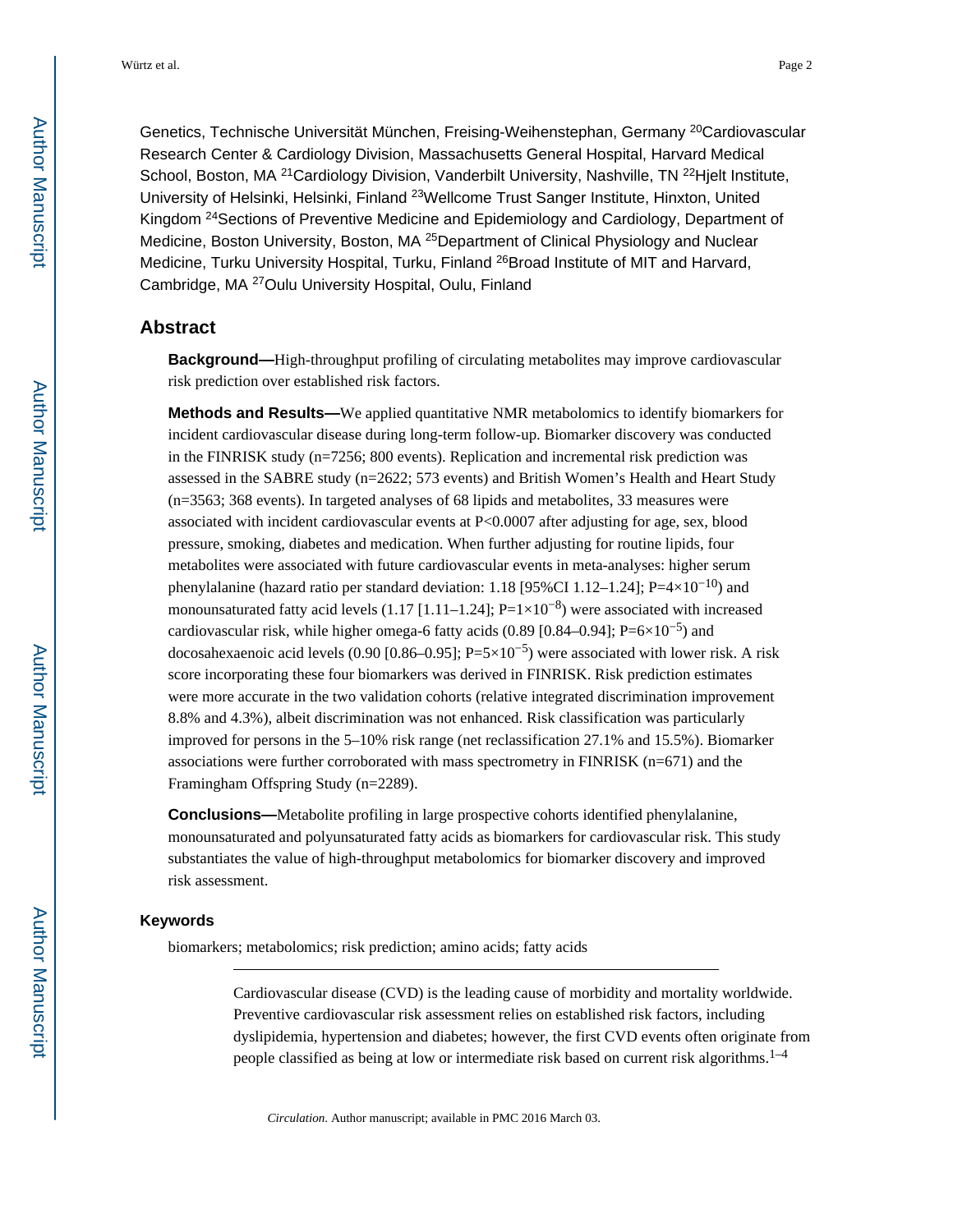Detailed profiling of metabolic status, termed metabolite profiling or metabolomics, can provide insights into the molecular mechanisms underlying atherosclerosis.<sup>5–9</sup> The quantification of large numbers of circulating metabolites across multiple pathways may also identify metabolic changes prior to the onset of overt disease, and hereby potentially lead to earlier and more accurate identification of individuals at high cardiovascular risk.10–12

Metabolite profiling has successfully been applied to identify biomarkers for the development of type 2 diabetes; $13-17$  however, few metabolite biomarkers have been consistently associated with future cardiovascular events across multiple studies.<sup>6,10–12,18</sup> Technological improvements in sample throughput now allow for metabolite profiling of extensive epidemiological cohorts, rather than case-control settings, to enhance biomarker discovery and replication.  $8-10,16-22$  Serum nuclear magnetic resonance (NMR) metabolomics enables fast, inexpensive and reproducible quantification of circulating lipids and abundant metabolites.  $8,18,19,23-25$  Here, we used a high-throughput NMR platform8 for metabolite profiling in three large population-based cohorts with the aim of identifying circulating biomarkers for cardiovascular risk during long-term follow-up. First, 68 lipid and metabolite measures from multiple pathways were tested for association with incident CVD. This hypothesis-generating approach was taken to discover novel biomarkers, and hereby gain information on disease mechanisms. The ability to improve cardiovascular risk assessment, beyond that achieved by established risk factors, was examined by a risk score including metabolite biomarkers derived in the discovery study and tested in the two validation cohorts.

Analytical confirmation of the identified biomarkers was provided by complementary mass spectrometry and gas chromatography. To examine the coherence across metabolomics methodologies, the NMR-based biomarker associations with CVD were further compared with those obtained from mass spectrometry in the discovery study as well as independently in the Framingham Offspring Study.

#### **METHODS**

#### **Study populations**

An overview of the study design is shown in Figure 1. This observational study examined metabolite associations with incident cardiovascular events in the population-based FINRISK study as discovery cohort. Metabolite biomarker candidates were replicated in two additional population-based cohorts. All participants provided written informed consent, and study protocols were approved by the local ethical committees. The main endpoint was the first incidence of a major cardiovascular event during follow-up, which includes fatal or nonfatal occurrence of myocardial infarction, ischemic stroke, cardiac revascularization (coronary artery bypass graft surgery or percutaneous transluminal coronary angioplasty), or unstable angina.26 Individuals with prevalent CVD at enrolment were omitted from analyses.

The FINRISK 1997 study is a general population survey conducted to monitor the health of the Finnish population among persons aged  $25-74$  at recruitment.  $22,26,27$  In total, 8444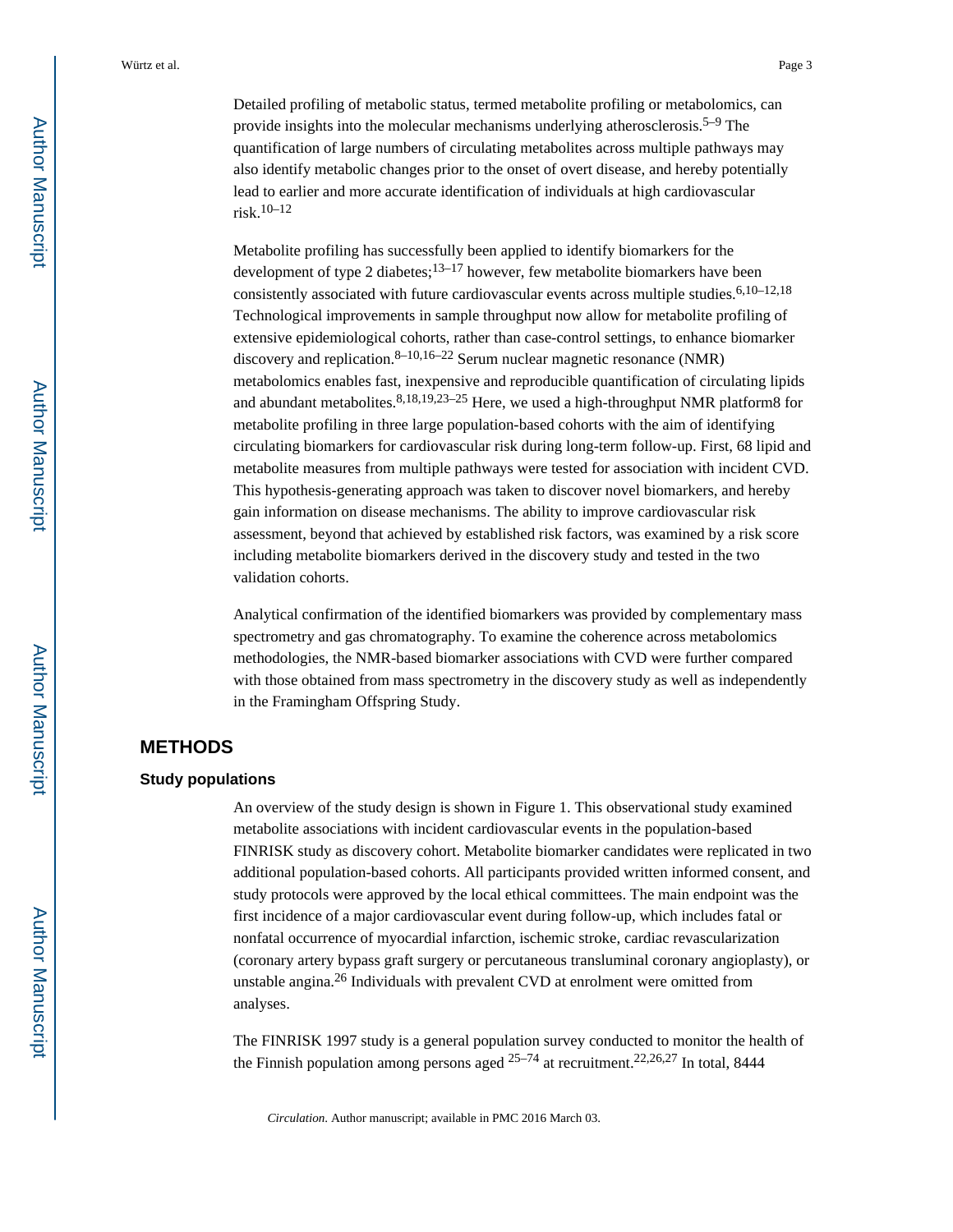individuals were recruited from five study areas across Finland. Participants completed questionnaires on smoking status, alcohol usage, and medication. Median fasting time was 5h (interquartile range 4–6h). Serum total cholesterol, high-density lipoprotein (HDL) cholesterol, and triglycerides were measured with enzymatic methods. Metabolite profiling by high-throughput NMR was measured during 2012 for 7602 individuals with serum samples collected in 1997 available.<sup>22</sup> Pregnant women and persons missing risk factor information ( $n=83$ ), and individuals with prevalent CVD  $(n=263)$  were excluded, leaving 7256 individuals for statistical analyses. Tracking of CVD during follow-up (1997 through December 2011) was enabled by ICD-10 diagnosis codes from the Finnish National Hospital Discharge Register and Causes-of-Death Register. These registers cover all cardiovascular events that have led either to hospitalization or death in Finland. The cardiovascular diagnoses in these registers have been validated.<sup>28</sup>

Replication of biomarker associations with CVD and improvements in risk prediction were examined in two population-based studies from the UK: fasting serum samples from the Southall and Brent Revisited study (SABRE,  $n=2622$ )<sup>29</sup> and the British Women's Heart and Health Study (BWHHS,  $n=3563$ )<sup>30</sup> were profiled by the same NMR metabolomics platform as used in FINRISK. Detailed information on the study populations is provided in the expanded methods online.

#### **Metabolite quantification**

A high-throughput NMR metabolomics platform8 was used for the quantification of 68 lipid and abundant metabolite measures from baseline serum samples of the FINRISK, SABRE, and BWHHS cohorts. All metabolites were measured in a single experimental setup, which allows for the simultaneous quantification of both routine lipids, total lipid concentrations of 14 lipoprotein subclasses, fatty acid composition such as monounsaturated (MUFA) and polyunsaturated fatty acids (PUFA), various glycolysis precursors, ketone bodies and amino acids in absolute concentration units (Supplemental Table  $1$ ).<sup>8</sup> The targeted metabolite profiling therefore includes both known metabolic risk factors and metabolites from multiple physiological pathways, which have not previously been examined in relation to CVD risk in large population studies. The 68 metabolite measures were assessed for association with incident CVD events using a hypothesis-generating biomarker discovery approach with subsequent replication in two independent cohorts. Spearman's correlations of the metabolites are shown in Supplemental Figure 1. The NMR metabolomics platform has previously been used in various epidemiological studies<sup>9,10,16,17,20–22,31,32</sup>, details of the experimentation have been described<sup>9,24</sup>, and the method has recently been reviewed.<sup>8,19</sup>

A subset of 679 serum samples from the FINRISK study were additionally profiled with liquid-chromatography mass spectrometry (LC-MS) using the Metabolon platform<sup>33</sup> in a case-cohort design for comparison of biomarker associations with incident CVD (expanded methods online). The biomarker associations were further compared with those obtained by LC-MS-based profiling of the Framingham Offspring Study (fifth examination cycle, n=2289 fasting plasma samples), as described in detail previously.<sup>13,14</sup> Since several fatty acid biomarkers were not measured by LC-MS, the quantification was analytically confirmed by comparing NMR and gas chromatography in the Cardiovascular Risk in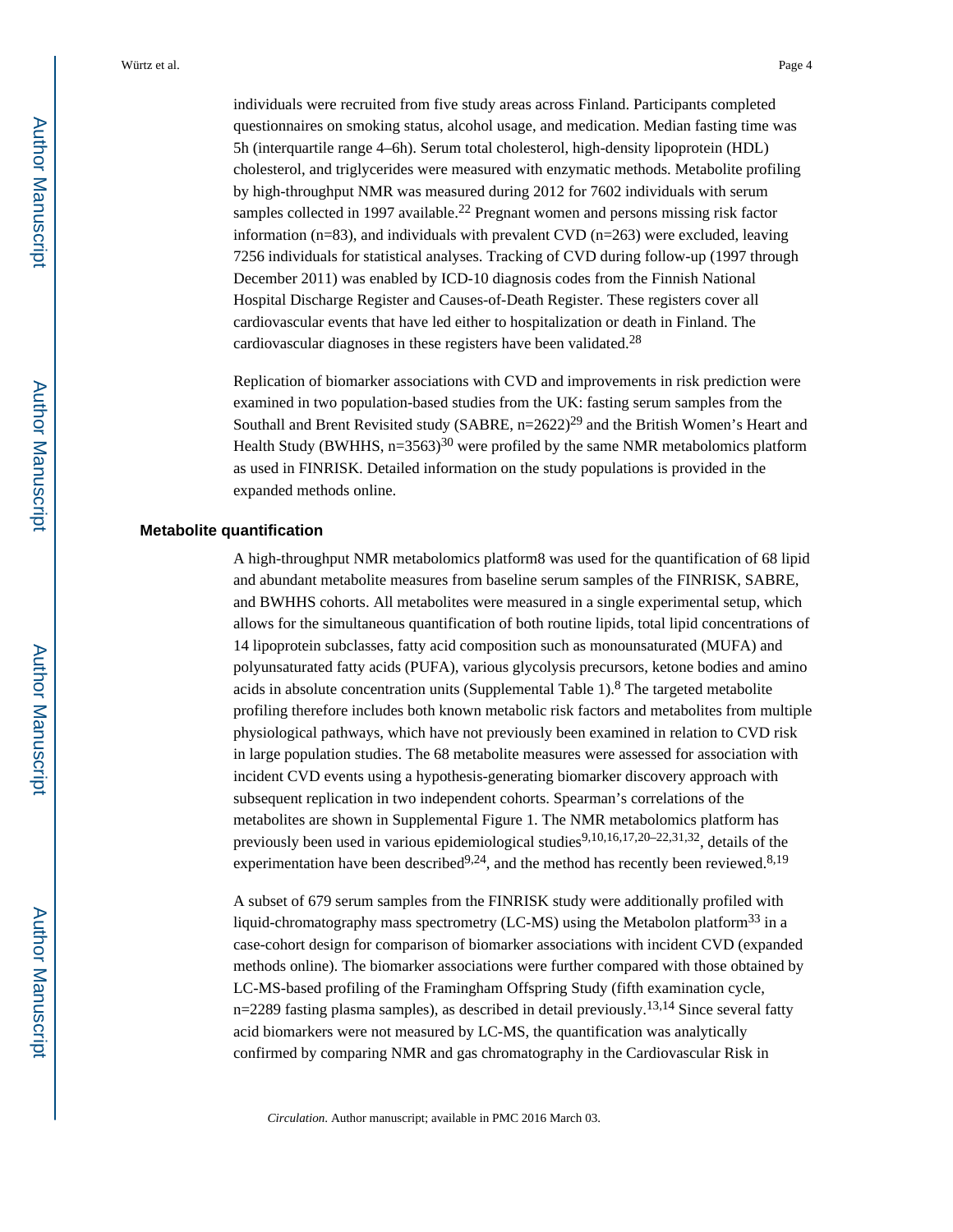Young Finns Study (YFS, n=2193 fasting serum samples).<sup>34</sup> Metabolite profiling data collected at two-time points in YFS9 was further used to examine associations of dietary intake with the circulating biomarkers, and tracking of concentrations within the same individuals over 6 years.

#### **Statistical analyses**

All metabolite concentrations were first log-transformed prior to analyses to obtain approximately normal distributions. The metabolite measures were subsequently scaled to standard deviation (SD) units separately for each cohort. Associations with incident CVD were analyzed separately for each metabolite using Cox proportional hazards regression models. In the FINRISK discovery study, metabolite associations were first adjusted for age (as time scale), sex, systolic blood pressure, smoking, prevalent diabetes, antihypertensive treatment, lipid treatment, and geographical region, and subsequently tested with additional adjustment for routine lipid measures (total cholesterol and HDL cholesterol). Metabolites associated with CVD at P<0.05 when adjusting for routine lipids were then analyzed in the two replication cohorts with full adjustment. Analyses in SABRE were further adjusted for ethnicity. Results from individual cohorts were combined using inverse variance-weighted fixed-effect meta-analysis. Metabolites associated with incident CVD at P<0.0007 in metaanalyses were denoted significant biomarkers (Bonferroni correction of P<0.05 accounting for 68 independent tests). Sensitivity analyses were conducted in the FINRISK study with additional exclusion criteria and covariate adjustment. Metabolites that were nominally significant in the meta-analysis (P<0.05) were also tested for association with cardiovascular mortality. Since phenylalanine did not meet the proportional hazards assumptions by the scaled Schoenfeld's residuals test in the FINRISK study, the association was tested for interaction with age. Phenylalanine was further examined for association with death from coronary heart disease and stroke in meta-analyses.

The potential to improve cardiovascular risk prediction was evaluated by risk scores derived based on established factors with and without the significant metabolite biomarkers in the models. A multi-biomarker risk score was derived in the FINRISK discovery cohort: all combinations of the five significant biomarkers were tested, with established risk factors always included in the model. The model giving rise to the best fit based on the Akaike Information Criterion was selected. The logarithm of the hazard ratios (HRs) in the multivariable model were used as the linear predictor for the biomarker risk score. A reference risk score was also derived in the FINRISK study by using only the conventional risk factors to define the linear predictor. Due to differences in hazard depending on age and geographical regions, the baseline hazard term was derived within each validation cohort. The predictive utility of the biomarker risk score was examined in the two validation cohorts in terms of risk discrimination and reclassification. Prediction estimates were calculated as 15-year absolute risk in SABRE (matching the FINRISK follow-up) and as 12-year absolute risk in BWHHS. Discrimination was assessed by the correlated censored C-statistic approach using jackknife estimation accounting for censoring<sup>35</sup> and integrated discrimination improvement (IDI). IDI is the difference of mean predicted probabilities (absolute risk estimates) between the biomarker score and the reference score for events minus the corresponding difference in predicted probabilities for non-events.<sup>36,37</sup> IDI thus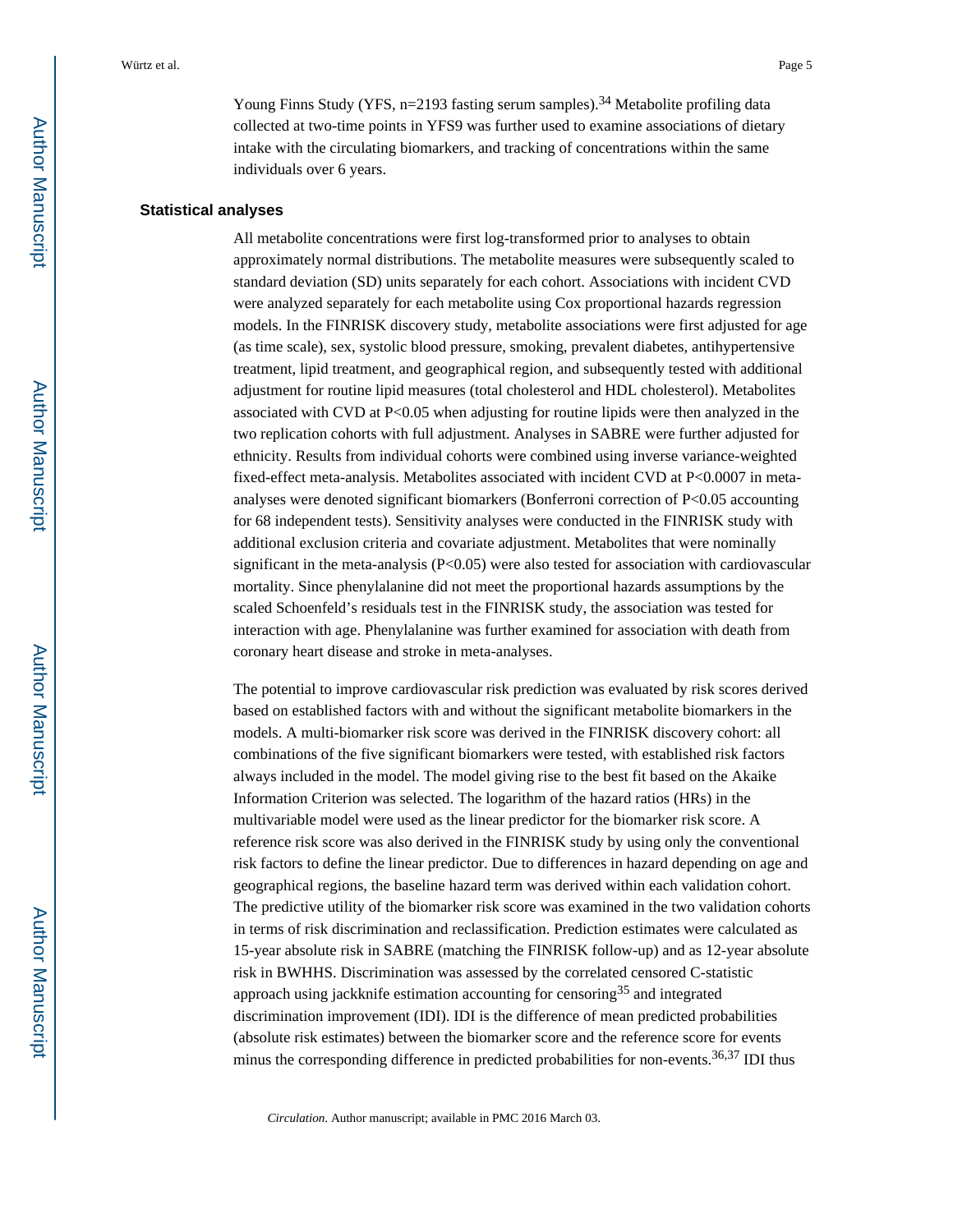denotes the average increase in absolute risk estimates by the biomarker risk score for individuals who experienced a CVD event plus the average decrease in absolute risk estimates for those who did not have a CVD event. Since the absolute risk estimates are generally low in the study populations, the relative IDI offers a more intuitive understanding of the average improvement in risk prediction accuracy achieved by the biomarker model.<sup>36</sup> Net reclassification improvement (NRI) was examined to determine the extent to which the biomarker risk score reassigned individuals to risk categories that more correctly reflected whether or not they experienced a CVD event during follow-up. NRI was assessed in two risk category ranges: 1) only for individuals in the intermediate risk range of 5–10% based on the reference score (clinical NRI)<sup>3,4,38</sup>, and 2) for the whole study population using the risk categories  $\langle 5\%, 5-10\% \rangle$  and  $>10\%$  (categorical NRI).<sup>36</sup> In addition, we assessed the continuous NRI, which deems any change in predicted risk in the correct direction as appropriate without dependency of risk categories.<sup>37</sup> All reclassification metrics were examined separately for events and non-events, and net reclassification denotes the unweighted sum of the two. Model calibration within risk deciles was assessed by Hosmer-Lemeshow goodness-of-fit test.<sup>2</sup>

Assessment of the consistency of biomarker associations between NMR and mass spectrometry and analytical confirmation of the biomarker quantification is described in the expanded methods online. Details of the biomarker associations with dietary data, and tracking of metabolite concentrations over time can also be found in expanded methods online.

#### **RESULTS**

The discovery study included 7256 individuals from the FINRISK general-population cohort, free of CVD at baseline. During a follow-up of 15-years, 800 persons experienced an incident cardiovascular event. Metabolite biomarker candidates for CVD were replicated in the two UK-based population-based cohorts: 2622 individuals from SABRE and 3563 women from BWHHS, with a total of 941 incident cardiovascular events during 12–23 year follow-up. Baseline characteristics and cardiovascular event numbers are summarized in Table 1.

#### **Metabolite Associations With Incident Cardiovascular Events**

To generate hypotheses on the roles of the metabolite measures in cardiovascular pathophysiology, we first examined each metabolite for association with incident CVD in the FINRISK discovery study with adjustment only for established non-laboratory risk factors: age as time-scale, sex, systolic blood pressure, smoking, prevalent diabetes, geographical region, lipid medication, and antihypertensive treatment.<sup>2–4</sup> Associations of the 68 lipid and metabolite measures with incident cardiovascular events are illustrated in Figure 2. HRs are scaled to 1-SD increments in log-transformed metabolite concentrations to facilitate comparison across metabolites. Overall, 33 metabolite measures were associated with future cardiovascular events at P<0.0007 (Bonferroni correction for 68 tests). Prominent associations with increased CVD risk were observed for higher circulating concentrations of aromatic amino acids, glycolysis metabolites, MUFA relative to total fatty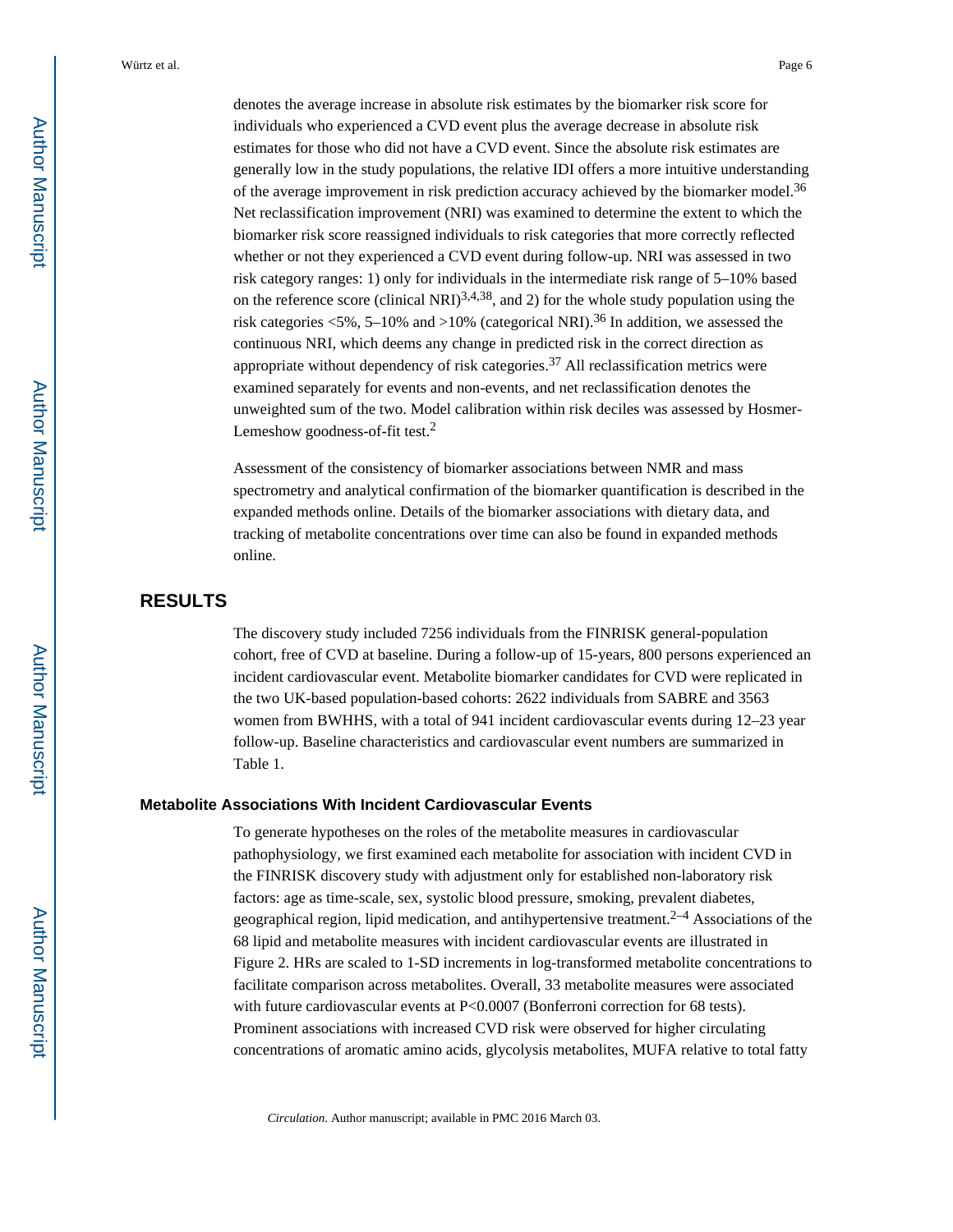acids (MUFA%), glycoprotein acetyls, as well as the lipid concentrations within medium and small very-low-density lipoproteins, intermediate-density lipoprotein and low-density lipoproteins. The strongest inverse associations with cardiovascular risk were found for lower concentrations of lipids within large HDL particles and for HDL cholesterol. Noticeably inverse associations were also observed for ketone bodies as well as ratios of omega-3 and omega-6, relative to total fatty acids. The metabolite associations were broadly consistent between men and women (Supplemental Figure 2).

To discover metabolite biomarkers for incident CVD independent of routine lipids, analyses were further adjusted for total- and HDL-cholesterol. In the FINRISK discovery study, 19 metabolite measures were associated with cardiovascular events at P<0.05 when adjusting for routine lipids in the model (Supplemental Figure 3). These biomarker candidates were then further analyzed in the two replication cohorts. In meta-analyses, five metabolite measures were significantly associated with cardiovascular events (P<0.0007; Figure 3). Higher phenylalanine and MUFA% levels were associated with increased cardiovascular event risk. Higher concentrations of omega-6 fatty acids, total concentrations of PUFA, and docosahexaenoic acid (DHA; an omega-3 fatty acid) were associated with lower risk. The biomarker associations with CVD in absolute concentration units (without log-transform and SD-scaling) as well as for upper vs. lower quartiles are listed in Supplemental Table 2. The biomarker associations remained similar with additional subject exclusion criteria and adjustment factors (Supplemental Figure 4). In particular, associations were stronger with further adjustment for serum triglycerides. The magnitudes of the biomarker associations were comparable to those of routine lipid measures (Supplemental Figure 5). Metabolite measures displaying nominal association with incident CVD are listed in Supplemental Figure 6. The metabolite associations were similar or stronger with cardiovascular mortality as outcome (Supplemental Figure 7).

While the fatty acid measures displayed coherent associations with incident CVD in each cohort, some study heterogeneity was evident in the case of phenylalanine (meta-analysis heterogeneity statistic  $I^2$ =63%, P=0.07; Figure 3). A potential reason may be the interaction of phenylalanine with age at end of follow-up (P=0.001 in FINRISK), indicating stronger associations of phenylalanine with cardiovascular events at younger age (Figure 4). This interaction, with approximately 1% weaker association per year, was consistent in SABRE but did not replicate in the older population, with narrower age-range (60–79 years at baseline) from BWHHS (Supplemental Figure 8). While phenylalanine was only weakly associated with incident cardiovascular events in BWHHS, the amino acid was consistently associated with death from coronary heart disease across all three cohorts (Figure 5). In contrast, no association was observed for phenylalanine with death from stroke.

#### **Cardiovascular risk score validation and reclassification**

A risk prediction score including metabolite biomarkers was derived in the FINRISK discovery study. The best model fit was obtained by incorporating four out of the five biomarkers (Figure 3) in the score along with established risk factors: phenylalanine, MUFA(%), omega-6 fatty acids, and DHA. Coefficients for calculating the risk prediction scores with and without these biomarkers are listed in Supplemental Table 3. The potential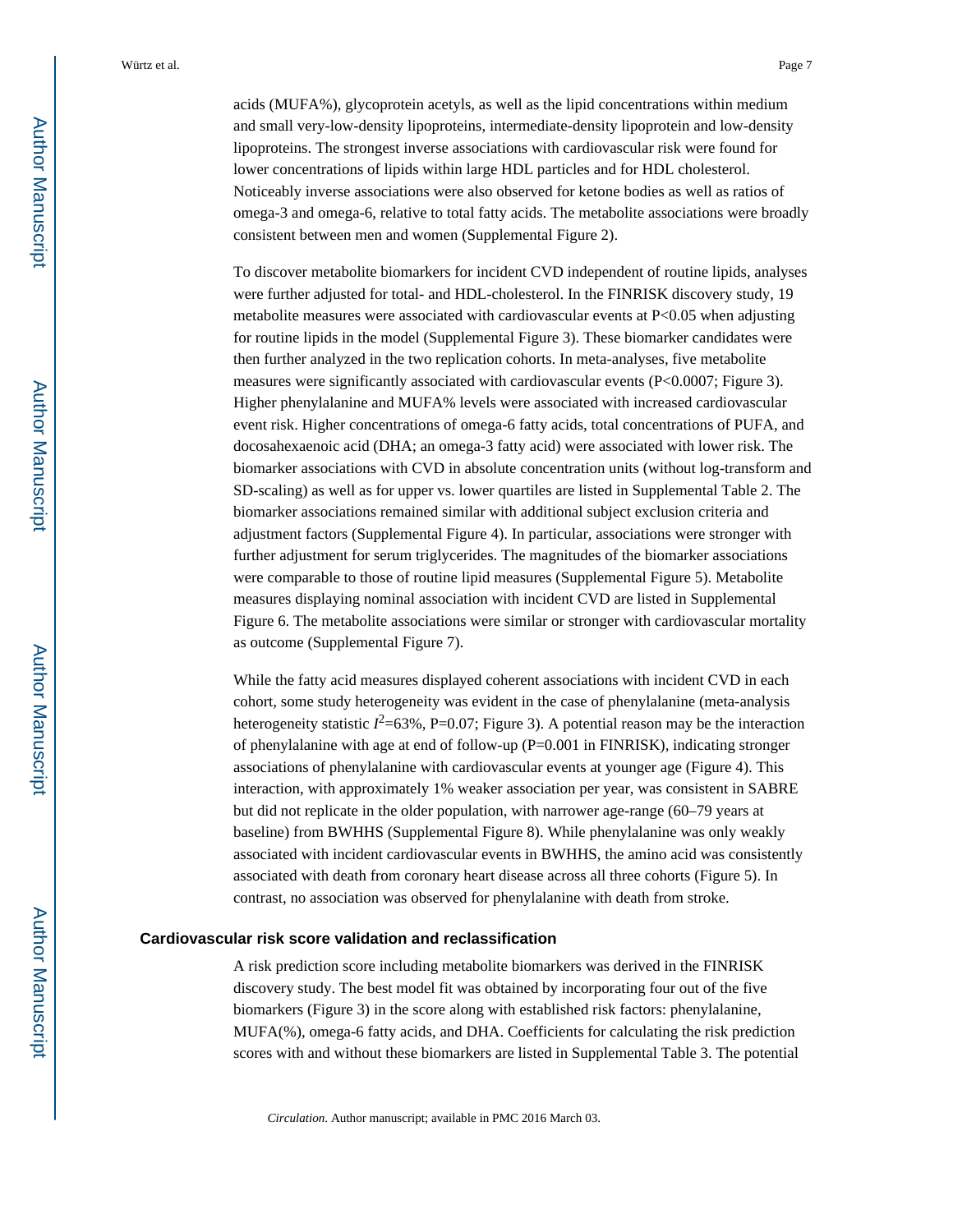of the biomarker score to improve risk discrimination and reclassification was tested in the SABRE and BWHHS cohorts (Table 2). Although discrimination assessed using the Cstatistic was not enhanced, the risk prediction estimates were on average more accurate in the two validation cohorts, both for those who had a CVD event during follow-up (mean improvement in risk prediction accuracy or relative IDI 4.5% for SABRE and 3.2% for BWHHS) and for those who did not (relative IDI 4.4% for SABRE and 1.1% for BWHHS). The model calibration was modest (Supplemental Figure 9), in particular for the older women from BWWHS, where both the reference and biomarker risk scores provided mediocre discrimination. The continuous risk reclassification was improved by the biomarker risk score among individuals who did not experience a cardiovascular event (26.8% for SABRE and 15.6% for BWHHS). The net categorical NRI for the whole study population was 7.6% for SABRE and 5.3% for BWHHS. Most notably, for persons classified in the intermediate risk range (5–10%) based on the reference risk score there was a substantial up-classification by the biomarker score to >10% risk among individuals who actually developed CVD (clinical NRI among events 20.5% for SABRE and 9.8% for BWHHS). Similarly, there was a significant down-classification by the biomarker score to <5% for those who remained free of CVD during follow-up (clinical NRI among non-events 6.6% for SABRE and 5.7% for BWHHS). Reclassification tables for the intermediate risk range are shown in Supplemental Table 4.

#### **Cross-platform biomarker confirmation**

To verify the biomarker associations across metabolomics methods, we tested metabolites that were overlapping between the NMR platform and LC-MS for association with incident CVD. In the Framingham Offspring Study (n=2289, 466 events during 12-year follow-up), the biomarker associations were consistent with those obtained from NMR, albeit phenylalanine was weaker (Figure 6). The biomarker associations were also consistent between NMR and LC-MS when compared within the same set of individuals in a casecohort subset of the FINRISK study (n=679, 305 incident events; Figure 6). Comparisons of biomarker associations across metabolomics platforms with adjustment for age and sex only are shown in Supplemental Figure 10. The correspondence between phenylalanine (Pearson's correlation *r*=0.62) and DHA (*r*=0.77) quantified by NMR and LC-MS is shown in Supplemental Figure 11. MUFA ratio, relative to total fatty acids, and omega-6 fatty acids were not measured by mass spectrometry; quantification of these biomarkers was instead confirmed by comparison with gas chromatography in 2193 participants from the YFS cohort (Supplemental Figure 12). The fatty acid quantification was highly consistent between methods: *r*=0.92 for MUFA (%), *r*=0.97 for omega-6 fatty acids and *r*=0.95 for DHA.

#### **Biomarker tracking and dietary associations**

The metabolite biomarker levels were consistent over 6-year follow in YFS (tracking correlations 0.41–0.47) and only slightly weaker over 20-year follow-up in the SABRE study (Supplemental Table 5). We further examined associations of dietary intake with the circulating biomarker concentrations at two time-points in YFS. Dietary DHA was robustly associated with serum DHA levels  $(P< 0.0001$  at both time-points), whereas dietary measures of phenylalanine, omega-6, and MUFA% were not strongly associated with the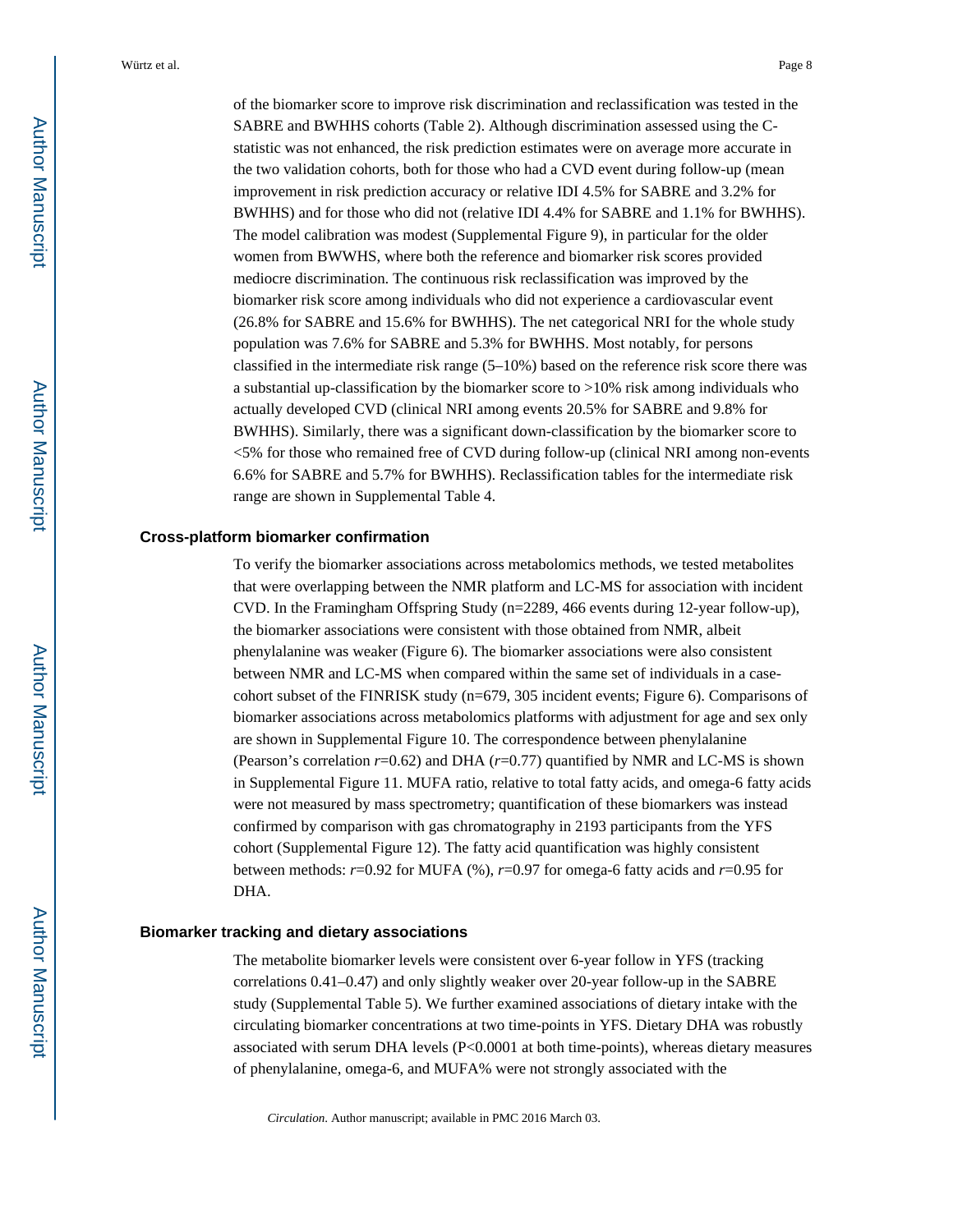corresponding circulating levels (Supplemental Figure 13). Circulating phenylalanine levels were not associated with aspartame in the 652 individuals from FINRISK with data available on this artificial sweetener (Spearman correlation −0.06, P=0.14).

#### **DISCUSSION**

Using high-throughput metabolite profiling in three general-population studies, we identified phenylalanine and three measures of fatty acids as independent biomarkers for future cardiovascular events. The circulating metabolites were as strongly predictive of cardiovascular risk as the conventional lipid risk factors, and were markers of CVD onset during more than a decade follow-up. The biomarker associations replicated in independent cohorts with varying baseline characteristics including age and ethnicity, and were consistent across different metabolite profiling platforms. Whereas higher circulating levels of DHA and omega-6 fatty acids have been linked with lower CVD event risk in some studies,  $39-41$  the blood levels of MUFA and phenylalanine have not previously been associated with higher risk for future CVD in large epidemiological studies. These results demonstrate the power of detailed metabolite profiling for biomarker discovery in large prospective cohorts, which can yield improved molecular understanding of disease mechanisms. In combination, the four biomarkers indicated improved cardiovascular risk assessment for people in the intermediate risk range, where clinical decision making remains ambiguous.

Phenylalanine is an essential aromatic amino acid, and precursor for tyrosine and dopaminerelated neurotransmitters. The mechanisms by which blood levels of phenylalanine relate to cardiovascular risk remain unknown. Phenylalanine has been associated with insulin resistance and the risk for diabetes; $13-16$  however, the association with CVD remained similar after adjustment for glucose and insulin. A small case-control study using LC-MS suggested an amino acid score including phenylalanine to be associated with  $CVD$ .<sup>42</sup> Although phenylalanine alone was not statistically significant in that study, the HR (1.25; P=0.11) matched the magnitude observed in the present study. The ratio of phenylalanine to tyrosine has been suggested as a proxy of phenylalanine hydroxylase activity;<sup>43</sup> however, this ratio was not associated with CVD event risk in the present study  $(HR=1.03; P=0.47)$ . Phenylalanine was more strongly associated with CVD before the age of 60. This amino acid therefore represents a promising biomarker for early identification of cardiovascular risk.

Dietary recommendations support MUFA intake replacing saturated fatty acid to lower cardiovascular risk.<sup>44</sup> In this study, high blood levels of MUFAs, relative to total fatty acids, were associated with higher cardiovascular risk. Similar results have been found for the risk of diabetes.17 However, circulating MUFA concentrations do not directly reflect dietary intake, since MUFAs constitute the major fatty acids stored in adipose tissue and can be synthesized de novo. A potential explanation for the positive association with CVD may be that the MUFA levels originate from desaturation of dietary saturated fatty acids.17,45 As such, MUFA% could potentially act as a blood biomarker reflecting long-term dietary quality.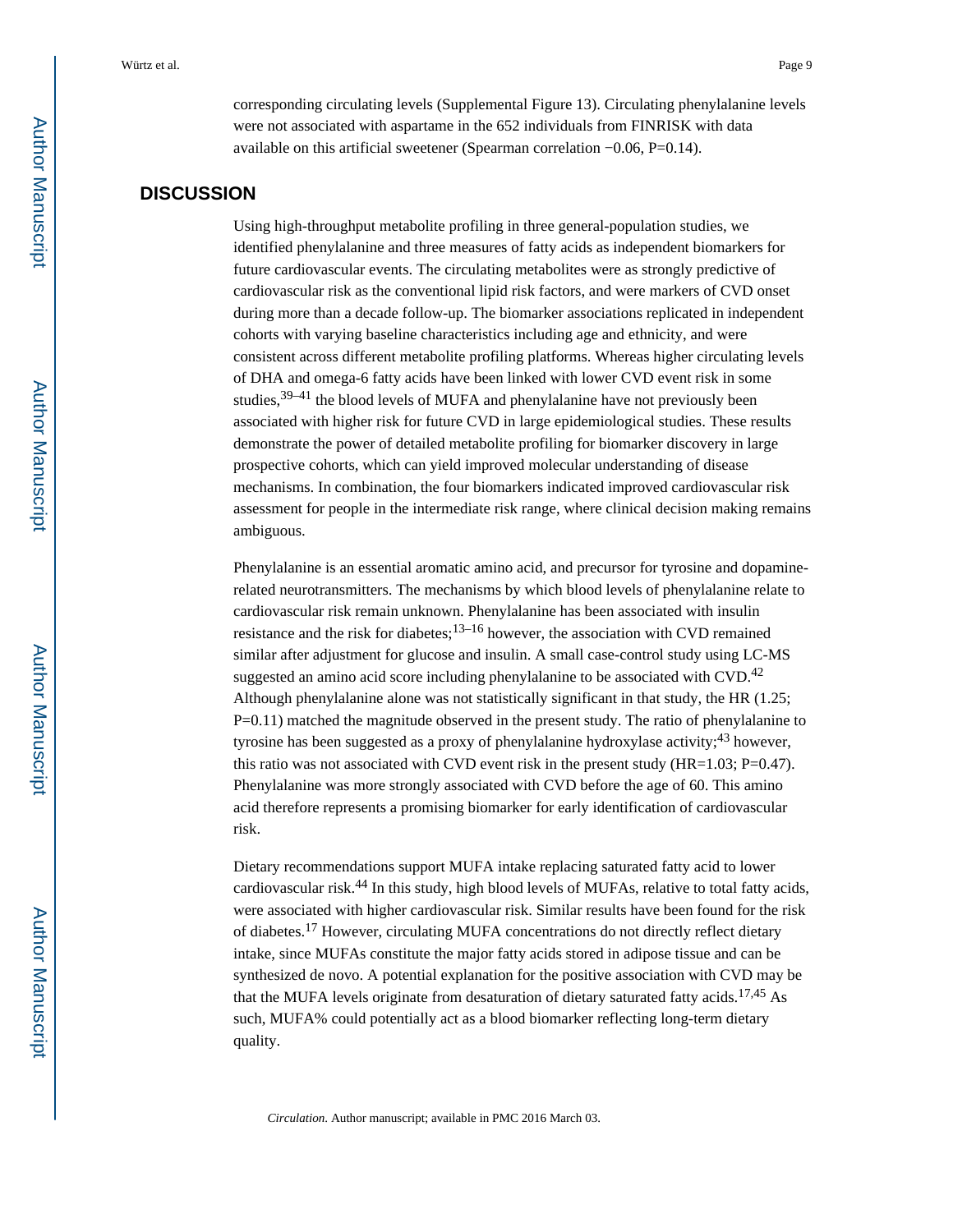The role of PUFAs in CVD pathogenesis remains controversial.<sup>39–41,46–49</sup> Intervention trials do not suggest risk reduction by omega-3 supplementation.<sup>46,47</sup> Trials on omega-6 fatty acid consumption are less clear, as most studies evaluate effects of replacing saturated fatty acids.48,49 We observed consistent associations of higher blood levels of both DHA and omega-6 fatty acids with lower CVD risk, in agreement with some prospective studies on circulating PUFAs.39–41 These findings contrast results on the risk for incident diabetes, where only omega-6 fatty acids display inverse associations.<sup>17</sup> Circulating PUFAs might serve as more reliable markers of therapeutic target and cardiovascular risk than conventional dietary assssments.10,39–41 Regardless of the therapeutic benefit, DHA and omega-6 fatty acid quantification could potentially augment risk assessment on top of established risk factors.

Individual biomarkers rarely improve risk prediction.1 The biomarkers identified here were quantified by a single analytical platform, which also features measurement of routine lipid risk factors.8,9,20,24,31,32 The combination of four biomarkers yielded improvements in risk prediction accuracy when evaluated in two independent cohorts. The average improvement in risk prediction accuracy (relative IDI) was  $\sim$ 4.5% in SABRE for both individuals who developed CVD and those who did not, and 1–3% in BWHHS. This modest improvement might relate to differences in age and gender distributions, population sampling, ethnicity, and geographical region between derivation and validation cohorts. The poor model calibration and lower reclassification rates in BWHHS may potentially be explained by the female-only composition as well as the higher baseline age of this study cohort. Novel biomarkers for risk prediction are primarily needed for persons in the intermediate risk range, for whom treatment decisions are most challenging.<sup>1–4</sup> The four biomarkers proved particularly helpful in correctly reclassifying individuals in the 5–10% risk grey zone (net 27% and 15% in the two validation cohorts). Although there are no widely accepted definitions of intermediate risk for the composite CVD endpoint studied here, also the continuous reclassification metrics were improved in both validation studies. Nonetheless, additional investigations should further evaluate the clinical utility of these biomarkers. In particular, metabolite profiling in clinical trials could inform on the feasibility of using the biomarkers to improve cardiovascular risk assessment. The throughput of the metabolomics platform employed now allows for profiling all samples collected in even the largest CVD prevention trials.8 This would elucidate the role of detailed metabolite profiling in high-risk individuals and patients with prevalent disease, and address the value for risk assessment among patients already on statin medication.

Our study has several strengths, including the large number of individuals studied, biomarker replication, assessment of risk prediction in independent cohorts, and confirmation of biomarker associations across metabolomics methodologies. Some limitations should also be considered. First, the metabolite coverage by NMR is limited compared to that afforded by mass spectrometry, which might further improve risk prediction.5,12 Second, blood sample collections were done before the widespread use of lipid-lowering medication and the benefit of modern preventive treatment based on risk classification by the highlighted biomarkers remains uncertain.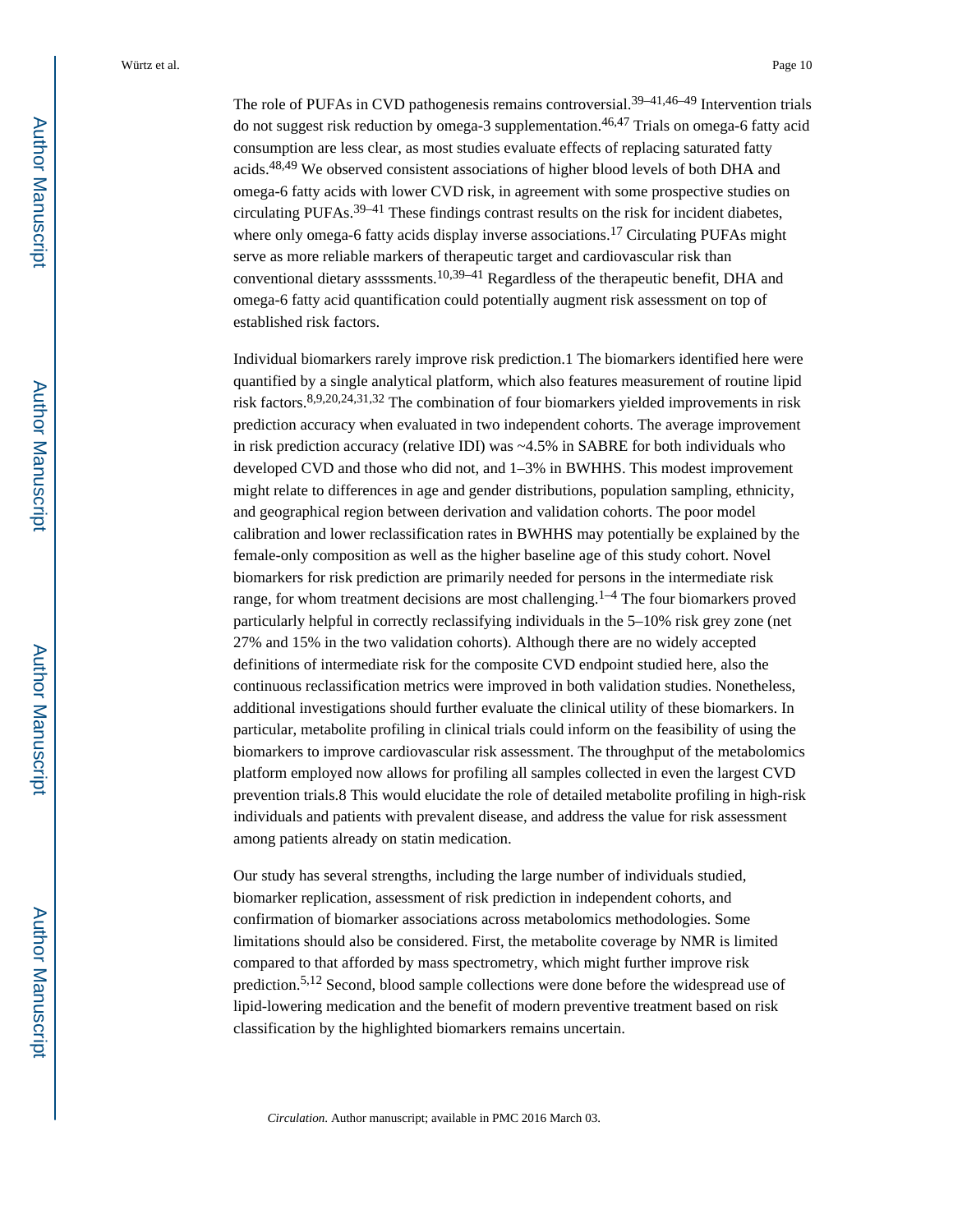#### **Conclusion**

Using NMR metabolomics profiling of 13441 individuals with long-term follow-up, we have identified phenylalanine and MUFA as novel biomarkers of higher CVD event risk, and corroborated omega-6 fatty acids and DHA as biomarkers of lower CVD risk. The combination of the four independent biomarkers indicated improved prediction of cardiovascular risk for persons classified with intermediate risk based on established risk factors. Further studies are needed to elucidate the biological mechanisms underlying the associations with CVD, and to clarify the clinical utility of these biomarkers to guide cardiovascular risk assessment. Overall, our investigation underscores the value of highthroughput metabolite profiling in discovery of new and emerging biomarkers for CVD risk and their potentially cost-effective use for cardiovascular prevention.

#### **Acknowledgments**

**Funding Sources:** This study was supported by the Academy of Finland (139635, 137870, 250422, 251217, 266199), the European Commission Seventh Framework Programme (BioSHaRE 261433), the Sigrid Juselius Foundation, the Yrjö Jahnsson Foundation, the Emil Aaltonen Foundation, the Paavo Nurmi Foundation, the Finnish Foundation for Cardiovascular Research, the Medical Research Fund of Tampere, the UK Medical Research Council via the University of Bristol Integrative Epidemiology Unit (IEU; MC\_UU\_12013/5), and Strategic Research Funding from the University of Oulu, Finland. The Wellcome Trust (WT082464AIA), British Heart Foundation (SP/07/001/23603) and Diabetes UK(13/0004774) support the SABRE Study. The British Women's Heart and Health Study was funded by the British Heart Foundation and UK Department of Health Policy Research Programme with metabolomics data funded by the UK Medical Research Council (G1000427). Metabolomics in the Framingham offspring study was supported by the United States National Institutes of Health grants R01 DK 081572 and R01 HL98280. Surveillance of CVD in the Framingham Heart Study is supported by N01-HC-25195 (from the NHLBI).

#### **References**

- 1. Wang TJ. Assessing the role of circulating, genetic, and imaging biomarkers in cardiovascular risk prediction. Circulation. 2011; 123:551–565. [PubMed: 21300963]
- 2. Lloyd-Jones DM. Cardiovascular risk prediction: basic concepts, current status, and future directions. Circulation. 2010; 121:1768–1777. [PubMed: 20404268]
- 3. Stone NJ, Robinson JG, Lichtenstein AH, Bairey Merz CN, Blum CB, Eckel RH, Goldberg AC, Gordon D, Levy D, Lloyd-Jones DM, McBride P, Schwartz JS, Shero ST, Smith SC Jr, Watson K, Wilson PW, Eddleman KM, Jarrett NM, LaBresh K, Nevo L, Wnek J, Anderson JL, Halperin JL, Albert NM, Bozkurt B, Brindis RG, Curtis LH, DeMets D, Hochman JS, Kovacs RJ, Ohman EM, Pressler SJ, Sellke FW, Shen WK, Smith SC Jr, Tomaselli GF. 2013 ACC/AHA guideline on the treatment of blood cholesterol to reduce atherosclerotic cardiovascular risk in adults: a report of the American College of Cardiology/American Heart Association Task Force on Practice Guidelines. Circulation. 2014; 129(25 Suppl 2):S1–45. [PubMed: 24222016]
- 4. NICE clinical guideline 181. Lipid modification: cardiovascular risk assessment and the modification of blood lipids for the primary and secondary prevention of cardiovascular disease. Jul. 2014 [guidance.nice.org.uk/cg181](https://www.guidance.nice.org.uk/cg181)
- 5. Quehenberger O, Dennis EA. The human plasma lipidome. N Engl J Med. 2011; 365:1812–1823. [PubMed: 22070478]
- 6. Shah SH, Kraus WE, Newgard CB. Metabolomic profiling for the identification of novel biomarkers and mechanisms related to common cardiovascular diseases: form and function. Circulation. 2012; 126:1110–1120. [PubMed: 22927473]
- 7. Wang Z, Klipfell E, Bennett BJ, Koeth R, Levison BS, Dugar B, Feldstein AE, Britt EB, Fu X, Chung YM, Wu Y, Schauer P, Smith JD, Allayee H, Tang WH, DiDonato JA, Lusis AJ, Hazen SL. Gut flora metabolism of phosphatidylcholine promotes cardiovascular disease. Nature. 2011; 472:57–63. [PubMed: 21475195]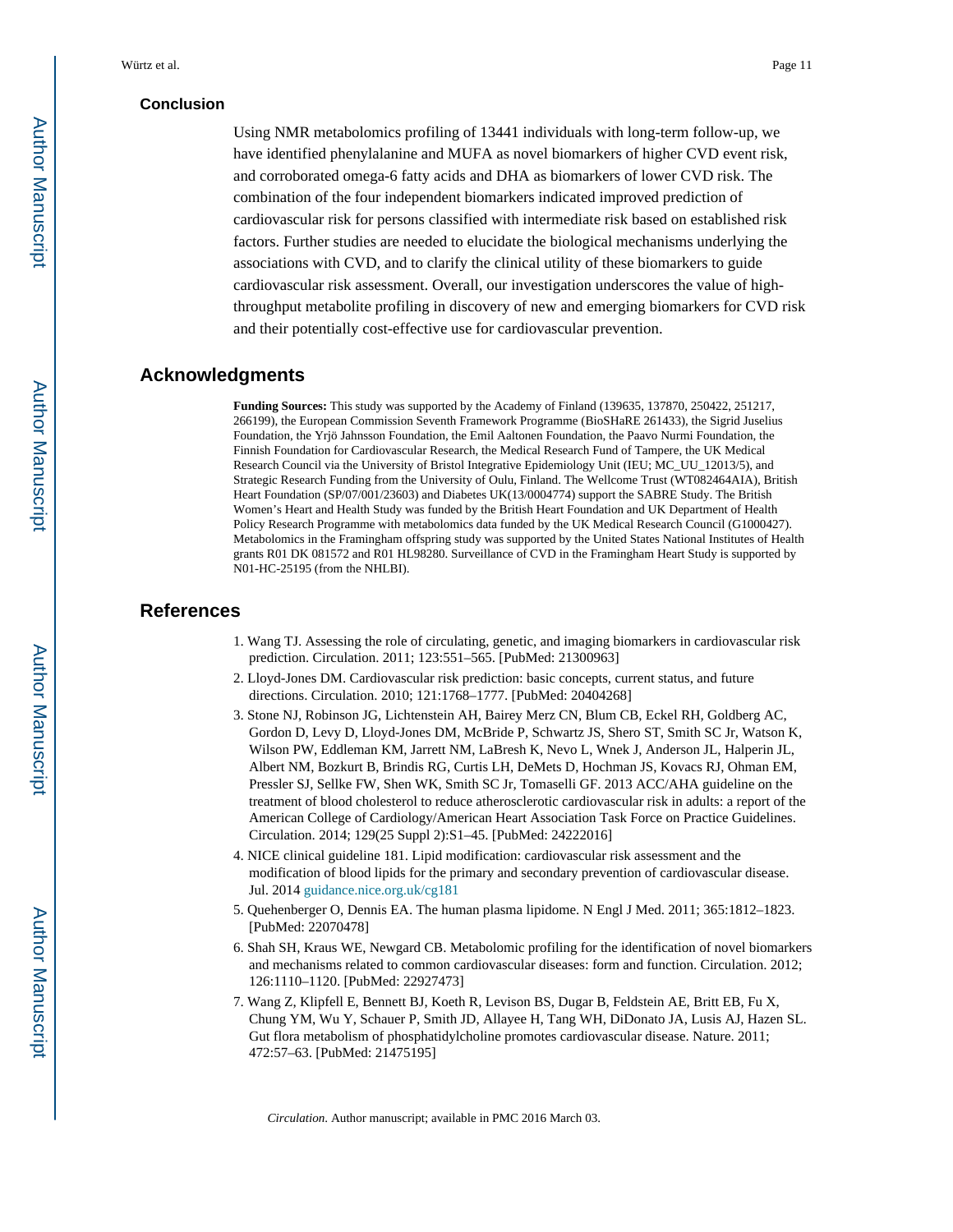- 8. Soininen P, Kangas AJ, Würtz P, Suna T, Ala-Korpela M. Quantitative serum nuclear magnetic resonance metabolomics in cardiovascular epidemiology and genetics. Circ Cardiov Genet. 201510.1161/CIRCGENETICS.114.000216
- 9. Inouye M, Kettunen J, Soininen P, Silander K, Ripatti S, Kumpula LS, Hämäläinen E, Jousilahti P, Kangas AJ, Männistö S, Savolainen MJ, Jula A, Leiviskä J, Palotie A, Salomaa V, Perola M, Ala-Korpela M, Peltonen L. Metabonomic, transcriptomic, and genomic variation of a population cohort. Mol Syst Biol. 2010; 6:1–10.
- 10. Würtz P, Raiko JR, Magnussen CG, Soininen P, Kangas AJ, Tynkkynen T, Thomson R, Laatikainen R, Savolainen MJ, Laurikka J, Kuukasjärvi P, Tarkka M, Karhunen PJ, Jula A, Viikari JS, Kähönen M, Lehtimäki T, Juonala M, Ala-Korpela M, Raitakari OT. High-throughput quantification of circulating metabolites improves prediction of subclinical atherosclerosis. Eur Heart J. 2012; 33:2307–2316. [PubMed: 22450427]
- 11. Tang WH, Wang Z, Levison BS, Koeth RA, Britt EB, Fu X, Wu Y, Hazen SL. Intestinal microbial metabolism of phosphatidylcholine and cardiovascular risk. N Engl J Med. 2013; 368:1575–1584. [PubMed: 23614584]
- 12. Stegemann C, Pechlaner R, Willeit P, Langley SR, Mangino M, Mayr U, Menni C, Moayyeri A, Santer P, Rungger G, Spector TD, Willeit J, Kiechl S, Mayr M. Lipidomics profiling and risk of cardiovascular disease in the prospective population-based Bruneck study. Circulation. 2014; 129:1821–1831. [PubMed: 24622385]
- 13. Wang TJ, Larson MG, Vasan RS, Cheng S, Rhee EP, McCabe E, Lewis GD, Fox CS, Jacques PF, Fernandez C, O'Donnell CJ, Carr SA, Mootha VK, Florez JC, Souza A, Melander O, Clish CB, Gerszten RE. Metabolite profiles and the risk of developing diabetes. Nat Med. 2011; 17:448–453. [PubMed: 21423183]
- 14. Rhee EP, Cheng S, Larson MG, Walford GA, Lewis GD, McCabe E, Yang E, Farrell L, Fox CS, O'Donnell CJ, Carr SA, Vasan RS, Florez JC, Clish CB, Wang TJ, Gerszten RE. Lipid profiling identifies a triacylglycerol signature of insulin resistance and improves diabetes prediction in humans. J Clin Invest. 2011; 121:1402–1411. [PubMed: 21403394]
- 15. Floegel A, Stefan N, Yu Z, Mühlenbruch K, Drogan D, Joost HG, Fritsche A, Häring HU, Hrabě de Angelis M, Peters A, Roden M, Prehn C, Wang-Sattler R, Illig T, Schulze MB, Adamski J, Boeing H, Pischon T. Identification of serum metabolites associated with risk of type 2 diabetes using a targeted metabolomic approach. Diabetes. 2013; 62:639–648. [PubMed: 23043162]
- 16. Stan áková A, Civelek M, Saleem NK, Soininen P, Kangas AJ, Cederberg H, Paananen J, Pihlajamäki J, Bonnycastle LL, Morken MA, Boehnke M, Pajukanta P, Lusis AJ, Collins FS, Kuusisto J, Ala-Korpela M, Laakso M. Hyperglycemia and a common variant of GCKR are associated with the levels of eight amino acids in 9,369 Finnish men. Diabetes. 2012; 61:1895– 1902. [PubMed: 22553379]
- 17. Mahendran Y, Cederberg H, Vangipurapu J, Kangas AJ, Soininen P, Kuusisto J, Uusitupa M, Ala-Korpela M, Laakso M. Glycerol and fatty acids in serum predict the development of hyperglycemia and type 2 diabetes in Finnish men. Diabetes Care. 2013; 36:3732–3738. [PubMed: 24026559]
- 18. Roberts LD, Gerszten RE. Toward new biomarkers of cardiometabolic diseases. Cell Metab. 2013; 18:43–50. [PubMed: 23770128]
- 19. Rankin NJ, Preiss D, Welsh P, Burgess KEV, Nelson SE, Lawlor DA, Sattar N. The emergence of proton nuclear magnetic resonance metabolomics in the cardiovascular arena as viewed from a clinical perspective. Atherosclerosis. 2014; 237:287–300. [PubMed: 25299963]
- 20. Kettunen J, Tukiainen T, Sarin AP, Ortega-Alonso A, Tikkanen E, Lyytikäinen LP, Kangas AJ, Soininen P, Würtz P, Silander K, Dick DM, Rose RJ, Savolainen MJ, Viikari J, Kähönen M, Lehtimäki T, Pietiläinen KH, Inouye M, McCarthy MI, Jula A, Eriksson J, Raitakari OT, Salomaa V, Kaprio J, Järvelin MR, Peltonen L, Perola M, Freimer NB, Ala-Korpela M, Palotie A, Ripatti S. Genome-wide association study identifies multiple loci influencing human serum metabolite levels. Nat Genet. 2012; 44:269–76. [PubMed: 22286219]
- 21. Auro K, Joensuu A, Fischer K, Kettunen J, Salo P, Mattsson H, Niironen M, Kaprio J, Eriksson JG, Lehtimäki T, Raitakari O, Jula A, Tiitinen A, Jauhiainen M, Soininen P, Kangas AJ, Kähönen M, Havulinna AS, Ala-Korpela M, Salomaa V, Metspalu A, Perola M. A metabolic view on menopause and aging. Nat Commun. 2014; 5:4708. [PubMed: 25144627]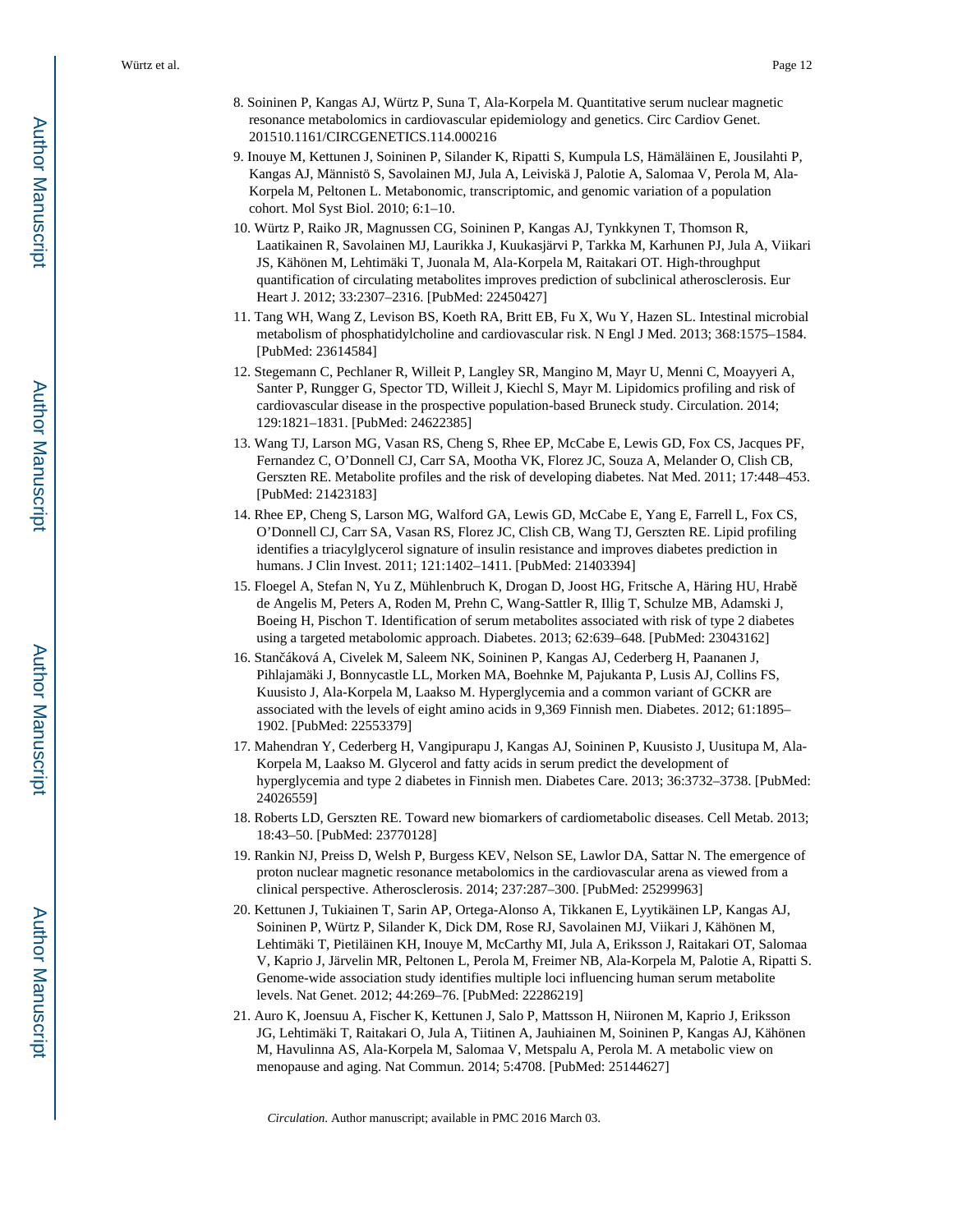- 22. Fischer K, Kettunen J, Würtz P, Haller T, Havulinna AS, Kangas AJ, Soininen P, Esko T, Tammesoo ML, Mägi R, Smit S, Palotie A, Ripatti S, Salomaa V, Ala-Korpela M, Perola M, Metspalu A. Biomarker profiling by nuclear magnetic resonance spectroscopy for the prediction of all-cause mortality: an observational study of 17,345 persons. PLoS Med. 2014; 11:e1001606. [PubMed: 24586121]
- 23. Ala-Korpela M, Kangas AJ, Soininen P. Quantitative high-throughput metabolomics: a new era in epidemiology and genetics. Genome Med. 2012; 4:36. [PubMed: 22546737]
- 24. Soininen P, Kangas AJ, Würtz P, Tukiainen T, Tynkkynen T, Laatikainen R, Järvelin MR, Kähönen M, Lehtimäki T, Viikari J, Raitakari OT, Savolainen MJ, Ala-Korpela M. Highthroughput serum NMR metabonomics for cost-effective holistic studies on systemic metabolism. Analyst. 2009; 134:1781–1785. [PubMed: 19684899]
- 25. Griffin JL, Atherton H, Shockcor J, Atzori L. Metabolomics as a tool for cardiac research. Nat Rev Cardio. 2011; 8:630–643.
- 26. Blankenberg S, Zeller T, Saarela O, Havulinna AS, Kee F, Tunstall-Pedoe H, Kuulasmaa K, Yarnell J, Schnabel RB, Wild PS, Münzel TF, Lackner KJ, Tiret L, Evans A, Salomaa V. Contribution of 30 biomarkers to 10-year cardiovascular risk estimation in 2 population cohorts. Circulation. 2010; 121:2388–2397. [PubMed: 20497981]
- 27. Vartiainen E, Laatikainen T, Peltonen M, Juolevi A, Männisto S, Sundvall J, Jousilahti P, Salomaa V, Valsta L, Puska P. Thirty-five-year trends in cardiovascular risk factors in Finland. Int J Epidemiol. 2010; 39:504–518. [PubMed: 19959603]
- 28. Pajunen P, Koukkunen H, Ketonen M, Jerkkola T, Immonen-Räihä P, Kärjä-Koskenkari P, Mähönen M, Niemelä M, Kuulasmaa K, Palomäki P, Mustonen J, Lehtonen A, Arstila M, Vuorenmaa T, Lehto S, Miettinen H, Torppa J, Tuomilehto J, Kesäniemi YA, Pyörälä K, Salomaa V. The validity of the Finnish Hospital Discharge Register and Causes of Death Register data on coronary heart disease. Eur J Cardiovasc Prev Rehabil. 2005; 12:132–137. [PubMed: 15785298]
- 29. Tillin T, Hughes AD, Mayet J, Whincup P, Sattar N, Forouhi NG, McKeigue PM, Chaturvedi N. The relationship between metabolic riskfactors and incident cardiovascular disease in Europeans, South Asians, and African Caribbeans. J Am Coll Cardiol. 2013; 61:1777–1786. [PubMed: 23500273]
- 30. Lawlor DA, Bedford C, Taylor M, Ebrahim S. Geographical variation in cardiovascular disease, risk factors, and their control in older women: British Women's Heart and Health Study. J Epidemiol Community Health. 2003; 57:134–140. [PubMed: 12540690]
- 31. Kujala UM, Mäkinen VP, Heinonen I, Soininen P, Kangas AJ, Leskinen TH, Rahkila P, Würtz P, Kovanen V, Cheng S, Sipilä S, Hirvensalo M, Telama R, Tammelin T, Savolainen MJ, Pouta A, O'Reilly PF, Mäntyselkä P, Viikari J, Kähönen M, Lehtimäki T, Elliott P, Vanhala MJ, Raitakari OT, Järvelin MR, Kaprio J, Kainulainen H, Ala-Korpela M. Long-term leisure-time physical activity and serum metabolome. Circulation. 2012; 127:340–348. [PubMed: 23258601]
- 32. Würtz P, Wang Q, Kangas AJ, Richmond RC, Skarp J, Tiainen M, Tynkkynen T, Soininen P, Havulinna AS, Kaakkinen M, Viikari JS, Savolainen M, Kähönen M, Lehtimäki T, Männistö S, Blankenberg S, Zeller T, Laitinen J, Pouta A, Mäntyselkä P, Vanhala M, Elliott P, Pietiläinen KH, Ripatti S, Salomaa V, Raitakari OT, Järvelin MR, Davey Smith D, Ala-Korpela M. Metabolic signatures of adiposity: Mendelian randomization analysis and effects of weight change. PLOS Med. 2014; 11:e1001765. [PubMed: 25490400]
- 33. Shin SY, Fauman EB, Petersen AK, Krumsiek J, Santos R, Huang J, Arnold M, Erte I, Forgetta V, Yang TP, Walter K, Menni C, Chen L, Vasquez L, Valdes AM, Hyde CL, Wang V, Ziemek D, Roberts P, Xi L, Grundberg E, Multiple Tissue Human Expression Resource (MuTHER) Consortium. Waldenberger M, Richards JB, Mohney RP, Milburn MV, John SL, Trimmer J, Theis FJ, Overington JP, Suhre K, Brosnan MJ, Gieger C, Kastenmüller G, Spector TD, Soranzo N. An atlas of genetic influences on human blood metabolites. Nat Genet. 2014; 46:543–550. [PubMed: 24816252]
- 34. Kaikkonen JE, Kresanov P, Ahotupa M, Jula A, Mikkilä V, Viikari JS, Kähönen M, Lehtimäki T, Raitakari OT. High serum n6 fatty acid proportion is associated with lowered LDL oxidation and inflammation: the Cardiovascular Risk in Young Finns Study. Free Radic Res. 2014; 48:420–426. [PubMed: 24437974]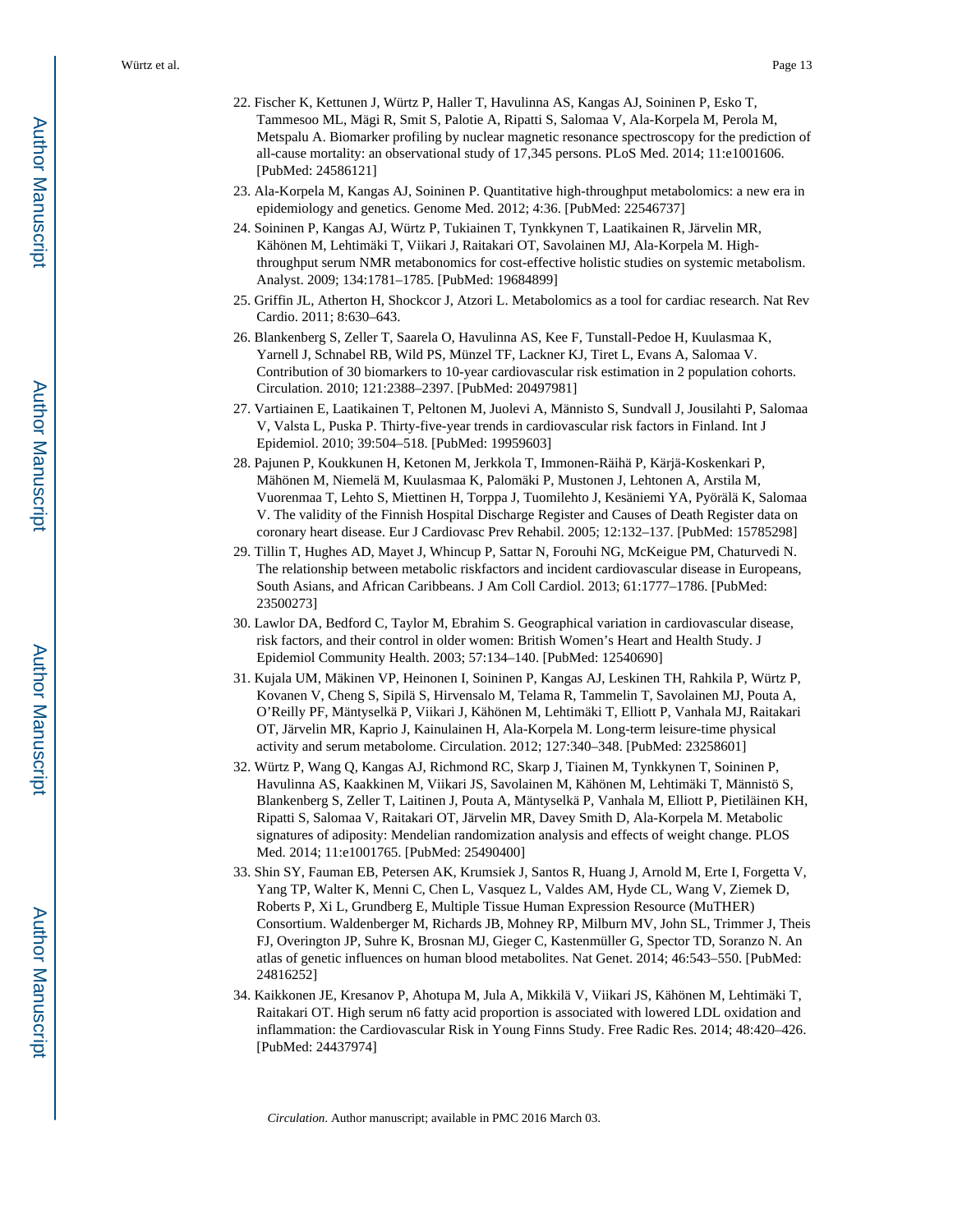- 35. Antolini L, Nam BH, D'Agostico RB. Inference on correlated discrimination measures in survival analysis: a nonparametric approach. Commun Statist Theory Meth. 2004; 33:2117–2135.
- 36. Pencina MJ, D'Agostino RB Sr, D'Agostino RB Jr, Vasan RS. Evaluating the added predictive ability of a new marker: from area under the ROC curve to reclassification and beyond. Stat Med. 2008; 27:157–172. [PubMed: 17569110]
- 37. Pencina MJ, D'Agostino RB Sr, Steyerberg EW. Extensions of net reclassification improvement calculations to measure usefulness of new biomarkers. Stat Med. 2011; 30:11–21. [PubMed: 21204120]
- 38. Ripatti S, Tikkanen E, Orho-Melander M, Havulinna AS, Silander K, Sharma A, Guiducci C, Perola M, Jula A, Sinisalo J, Lokki ML, Nieminen MS, Melander O, Salomaa V, Peltonen L, Kathiresan S. A multilocus genetic risk score for coronary heart disease: case-control and prospective cohort analyses. Lancet. 2010; 376:1393–1400. [PubMed: 20971364]
- 39. Superko HR, Superko SM, Nasir K, Agatston A, Garrett BC. Omega-3 fatty acid blood levels: clinical significance and controversy. Circulation. 2013; 128:2154–2161. [PubMed: 24190935]
- 40. Chowdhury R, Warnakula S, Kunutsor S, Crowe F, Ward HA, Johnson L, Franco OH, Butterworth AS, Forouhi NG, Thompson SG, Khaw KT, Mozaffarian D, Danesh J, Di Angelantonio E. Association of dietary, circulating, and supplement fatty acids with coronary risk: a systematic review and meta-analysis. Ann Intern Med. 2014; 160:398–406. [PubMed: 24723079]
- 41. Wu JH, Lemaitre RN, King IB, Song X, Psaty BM, Siscovick DS, Mozaffarian D. Circulating omega-6 polyunsaturated Fatty acids and total and cause-specific mortality: the cardiovascular health study. Circulation. 2014; 130:1245–53. [PubMed: 25124495]
- 42. Magnusson M, Lewis GD, Ericson U, Orho-Melander M, Hedblad B, Engström G, Ostling G, Clish C, Wang TJ, Gerszten RE, Melander O. A diabetes-predictive amino acid score and future cardiovascular disease. Eur Heart J. 2013; 34:1982–1989. [PubMed: 23242195]
- 43. Murr C, Grammer TB, Meinitzer A, Kleber ME, März W, Fuchs D. Immune activation and inflammation in patients with cardiovascular disease are associated with higher phenylalanine to tyrosine ratios: the ludwigshafen risk and cardiovascular health study. J Amino Acids. 2014; 2014:783730. [PubMed: 24660059]
- 44. Kris-Etherton PM. AHA Science Advisory. Monounsaturated fatty acids and risk of cardiovascular disease. American Heart Association. Nutrition Committee. Circulation. 1999; 100:1253–1258. [PubMed: 10484550]
- 45. Liu J, Cinar R, Xiong K, Godlewski G, Jourdan T, Lin Y, Ntambi JM, Kunos G. Monounsaturated fatty acids generated via stearoyl CoA desaturase-1 are endogenous inhibitors of fatty acid amide hydrolase. Proc Natl Acad Sci U S A. 2013; 110:18832–18837. [PubMed: 24191036]
- 46. Rizos EC, Ntzani EE, Bika E, Kostapanos MS, Elisaf MS. Association between omega-3 fatty acid supplementation and risk of major cardiovascular disease events: a systematic review and metaanalysis. JAMA. 2012; 308:1024–1033. [PubMed: 22968891]
- 47. Risk and Prevention Study Collaborative Group. n-3 fatty acids in patients with multiple cardiovascular risk factors. N Engl J Med. 2013; 368:1800–1808. [PubMed: 23656645]
- 48. Mozaffarian D, Micha R, Wallace S. Effects on coronary heart disease of increasing polyunsaturated fat in place of saturated fat: a systematic review and meta-analysis of randomized controlled trials. PLoS Med. 2010; 7:e1000252. [PubMed: 20351774]
- 49. Harris WS, Mozaffarian D, Rimm E, Kris-Etherton P, Rudel LL, Appel LJ, Engler MM, Engler MB, Sacks F. Omega-6 fatty acids and risk for cardiovascular disease. Circulation. 2009; 119:902–907. [PubMed: 19171857]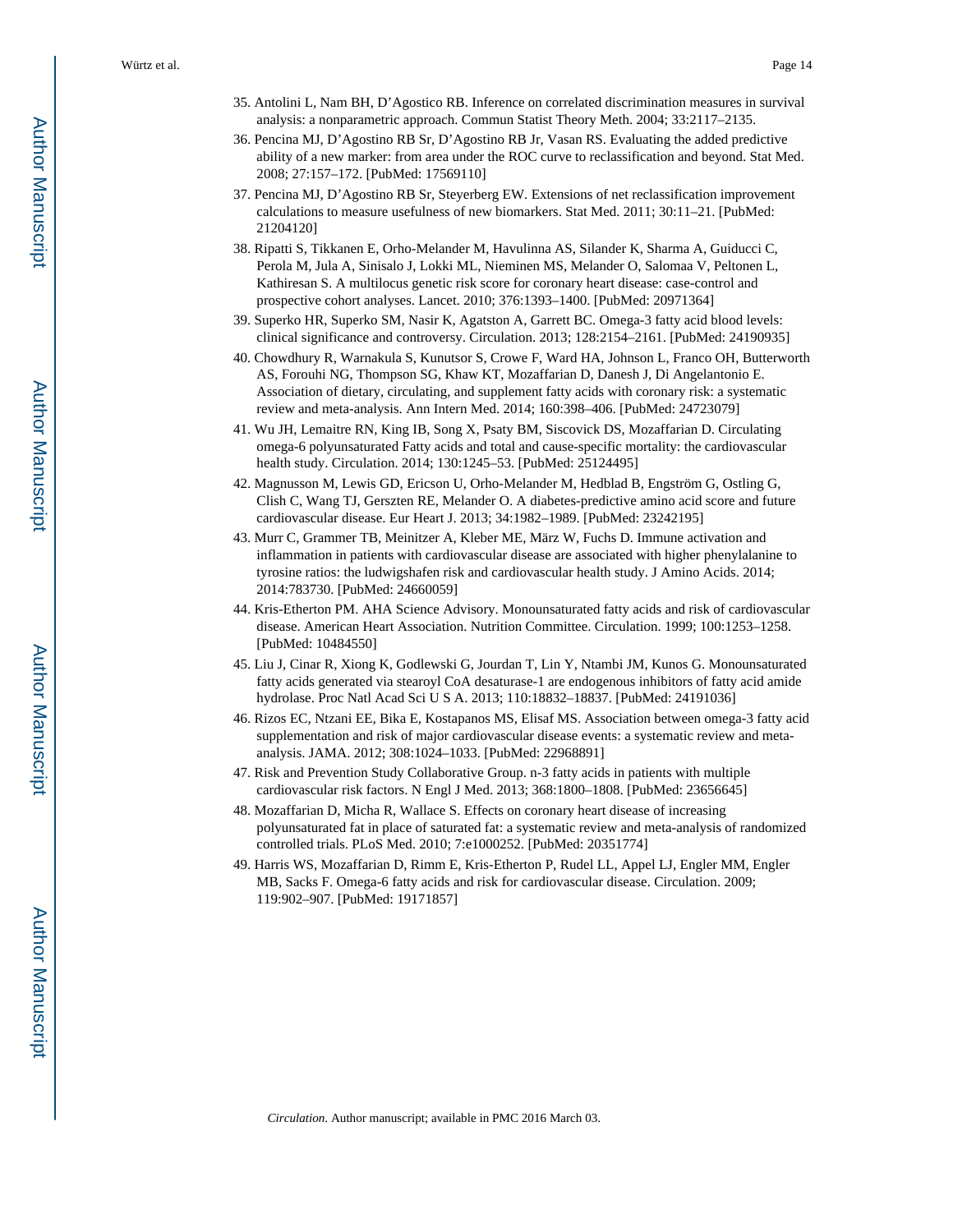**Author Manuscript** Author Manuscript





Overview of the study design and statistical analyses conducted.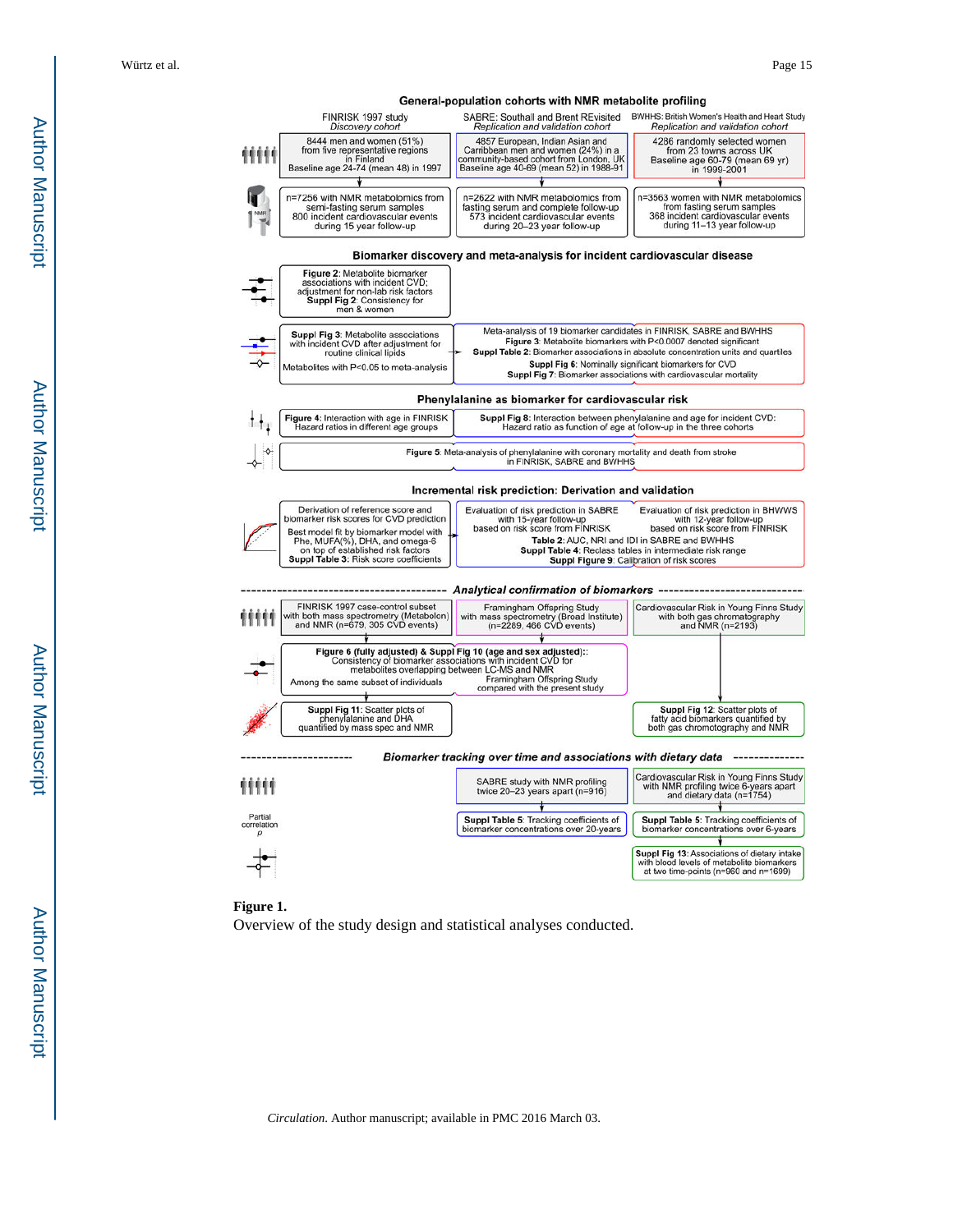Significance Fluid balance Significance Amino acids  $1.12$ 1.06 Alanine Creatinine 0.91  $0.9<sub>4</sub>$ Glutamine Albumin Glycine Inflammation 0.97 1.31 Histidine Glycoprotein acetyls Branched-chain amino acids Apolipoproteins 1.11 Isoleucine Apolipoprotein B 1.09  $0.84$ Apolipoprotein A1 Leucine 1.06 Valine Lipids Aromatic amino acids **Triglycerides**  $1.03$ Phenylalanine Phosphoglycerides  $1.02$  $.16$ Tyrosine Cholines  $1.01$ **Glycolysis related metabolites** Sphingomyelin  $.05$ Glucose **Lipoprotein subclasses**  $1.16$ 1.12 Extremely large VLDL Lactate 1.16 1.13 Pyruvate Very large VLDL Citrate  $0.91$ Large VLDL 1.14 1.10 Glycerol 1.20 Medium VLDL 1.23 Small VLDL **Ketone bodies** 0.88 Very small VLDL .20 Acetate 0.89 Acetoacetate **IDL** 0.87  $1.21$ Beta-hydroxbutyrate Large LDL 1.20 Medium LDL **Fatty acids**  $1.12$ 1.19 **Total fatty acids** Small LDL 0.97  $0.91$ Omega-3 fatty acids Very large HDL 0.95 0.74 Large HDL **DHA**  $\star$ 0.89 Omega-6 fatty acids 1.06 Medium HDL  $1.07$  $0.94$ Linoleic acid Small HDL  $.05$ **PUFA** Lipoprotein particle size .18 **MUFA** VLDL particle size Saturated fatty acids  $1.09$  $1.11$ LDL particle size  $0.92$ 0.84 Fatty acid chain length **HDL** particle size Fatty acid ratio, relative to total fatty acids Cholesterol 0.87 Omega-3 fatty acids (%) **Total C** 0.88 DHA (%) **VLDL C**  $0.89$ 1.21 Omega-6 fatty acids (%) **IDLC**  $0.9$ .19 Linoleic Acid (%) LDL C  $0.87$ 0.78 PUFA (%) HDL C 0.76 MUFA (%) 1.26  $HDL<sub>2</sub>C$ 0.97  $1.02$ Saturated fatty acids (%)  $HDL<sub>3</sub>C$  $0.88$  $0.93$ **Unsaturation degree** Esterified C (%)

Metabolite associations with future cardiovascular events. Hazard ratios of 68 metabolite measures with incident cardiovascular disease during 15-year follow-up in the FINRISK study (n=7256, 800 events). Hazard ratios are per 1-SD log-transformed metabolite concentration and adjusted for age, sex, blood pressure, smoking, diabetes, geographical region, and cardiovascular medication. Errorbars denote 95% confidence intervals.

 $0.90$ 

1.00

Hazard ratio (95% CI) per 1-SD metabolite concentration

 $1.10$ 

1.20 1.30 1.40

0.80

Author Manuscript

Author Manuscrip

*Circulation*. Author manuscript; available in PMC 2016 March 03.

1.10 1.20 1.30 1.40

★: P<0.0007 (multiple testing correction).

**Figure 2.** 

 $0.80$ 

0.90

 $1.0$ 

Hazard ratio (95% CI) per 1-SD metabolite concentration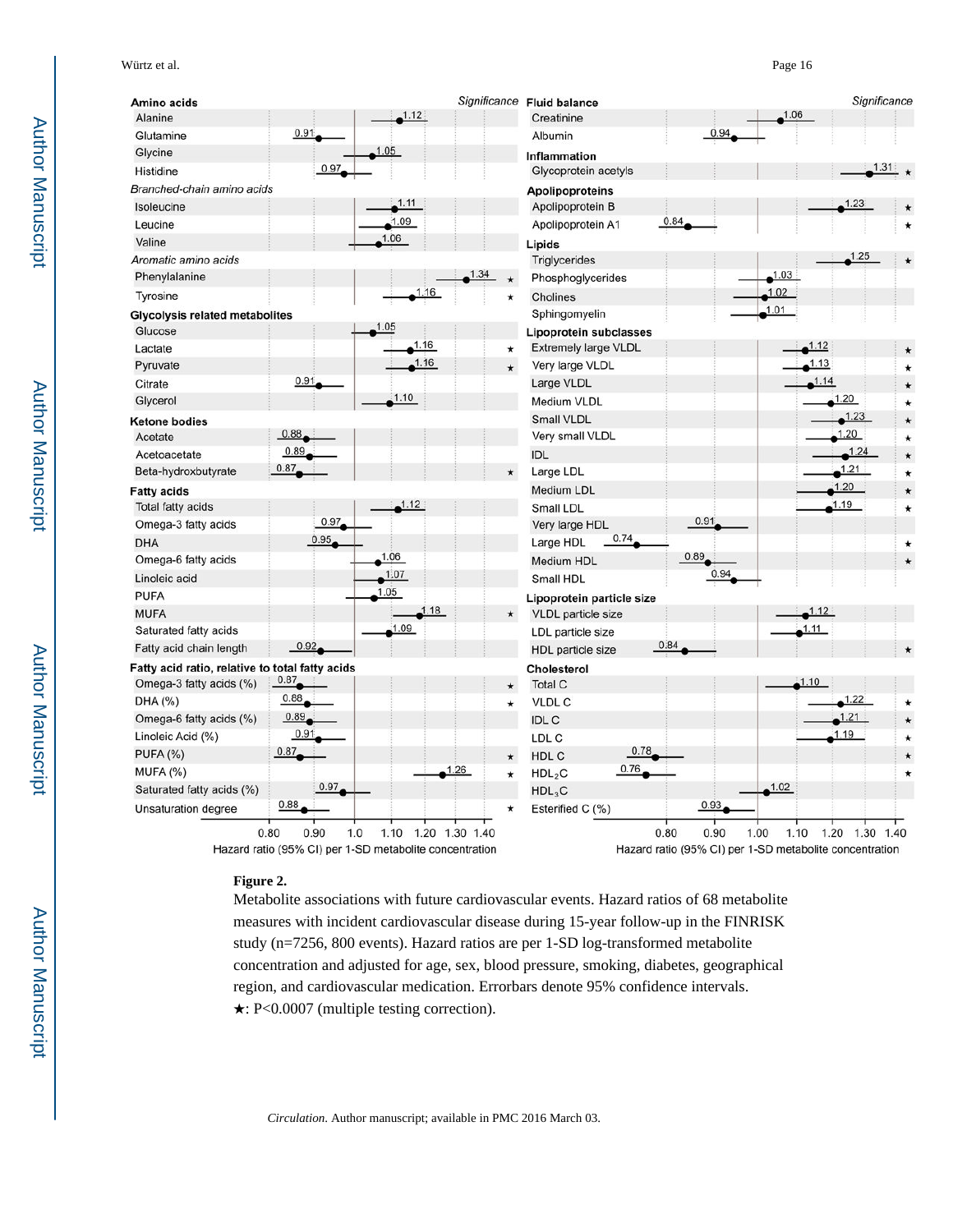Würtz et al. Page 17



#### **Figure 3.**

Meta-analysis of metabolite biomarkers for future cardiovascular events. Hazard ratios of biomarkers with incident cardiovascular events in three population-based studies and metaanalysis (n=13441; 1741 events during 12–23 years follow-up). Analyses are adjusted for age, sex, blood pressure, smoking, diabetes, geographical region, cardiovascular medication as well as total and HDL cholesterol. Hazard ratios are per 1-SD log-transformed metabolite concentration and errorbars denote 95% confidence intervals.  $I^2$  indicates heterogeneity of meta-analysis. Metabolites associated with cardiovascular events at P<0.0007 (multiple testing correction) are shown here; associations with P<0.05 are listed in Supplemental Figure 6. The four biomarkers highlighted in bold are independent of each other and were included in the risk prediction score.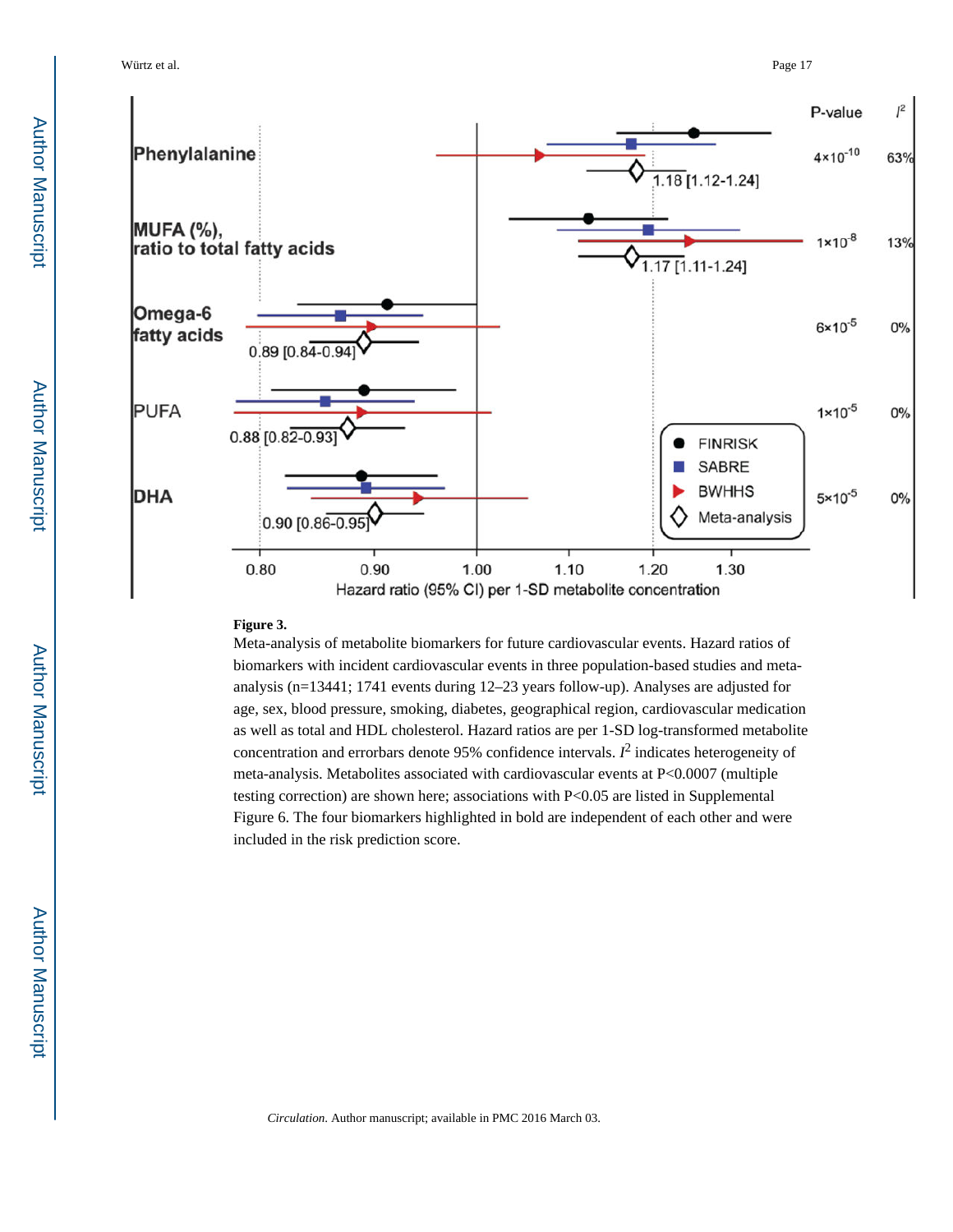

#### **Figure 4.**

Phenylalanine interaction with age. Hazard ratios of phenylalanine with incident cardiovascular disease in different baseline age groups for the FINRISK study. Analyses were adjusted for age, sex, blood pressure, smoking, diabetes, geographical region, cardiovascular medication as well as total and HDL cholesterol. Hazard ratios are per 1-SD higher log-transformed phenylalanine concentration (approximately corresponding to 14 μmol/L). Errorbars denote 95% confidence intervals. The dashed line denotes the hazard ratio for the full age range. The continuous interaction of phenylalanine with age is shown for all three cohorts in Supplemental Figure 8.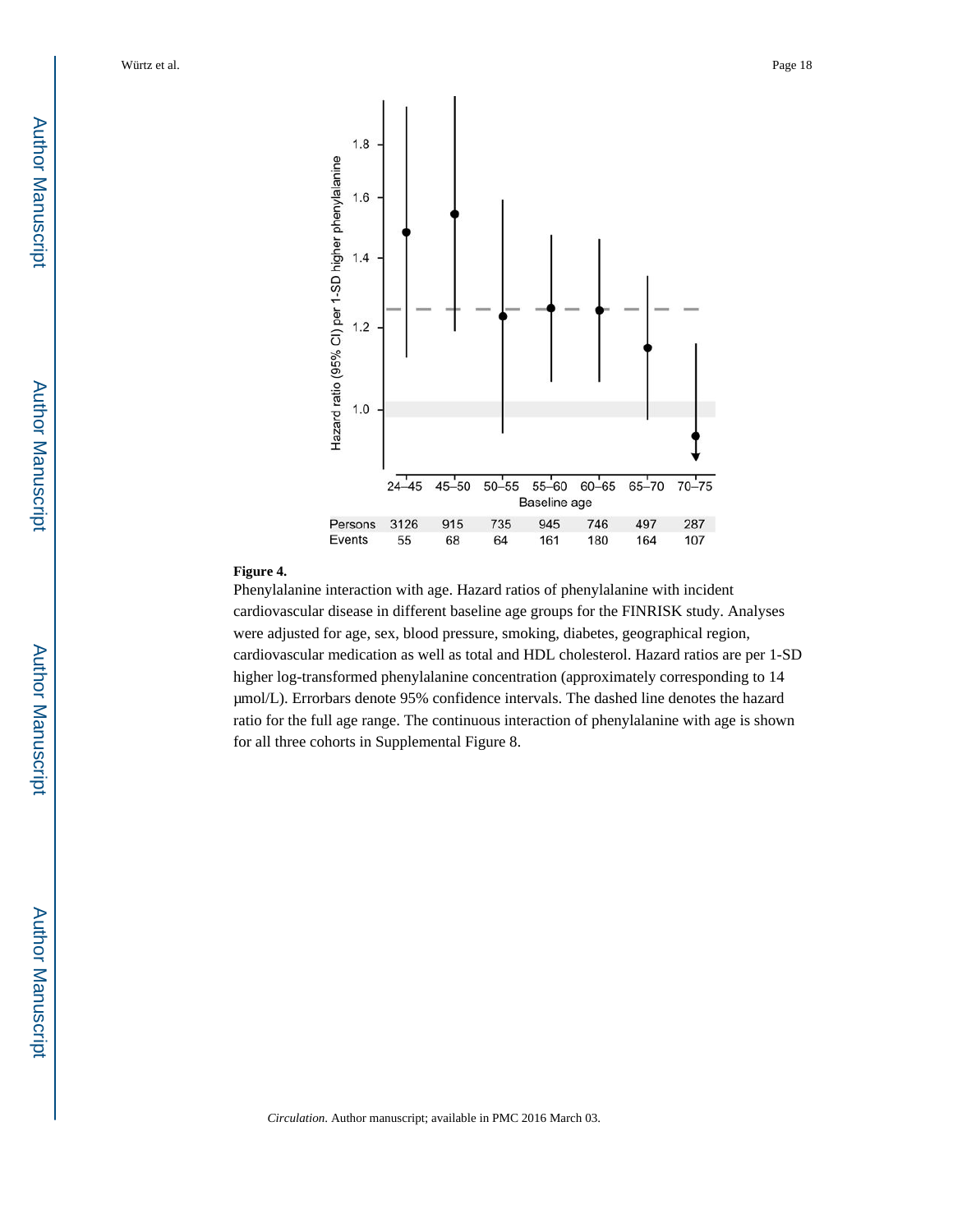

#### **Figure 5.**

Phenylalanine associations with vascular mortality. Hazard ratios of phenylalanine with death from cardiovascular disease, coronary heart disease and stroke in the three cohorts and meta-analysis (n=13815). Analyses were adjusted for age, sex, blood pressure, smoking, diabetes, geographical region, cardiovascular medication as well as total and HDL cholesterol. Hazard ratios are per 1-SD higher log-transformed phenylalanine concentration (approximately corresponding to 14 μmol/L). Errorbars denote 95% confidence intervals. The numbers of coronary and stroke deaths sum to a slightly higher number than the cardiovascular deaths, since we have considered all causes of death written in the death certificate.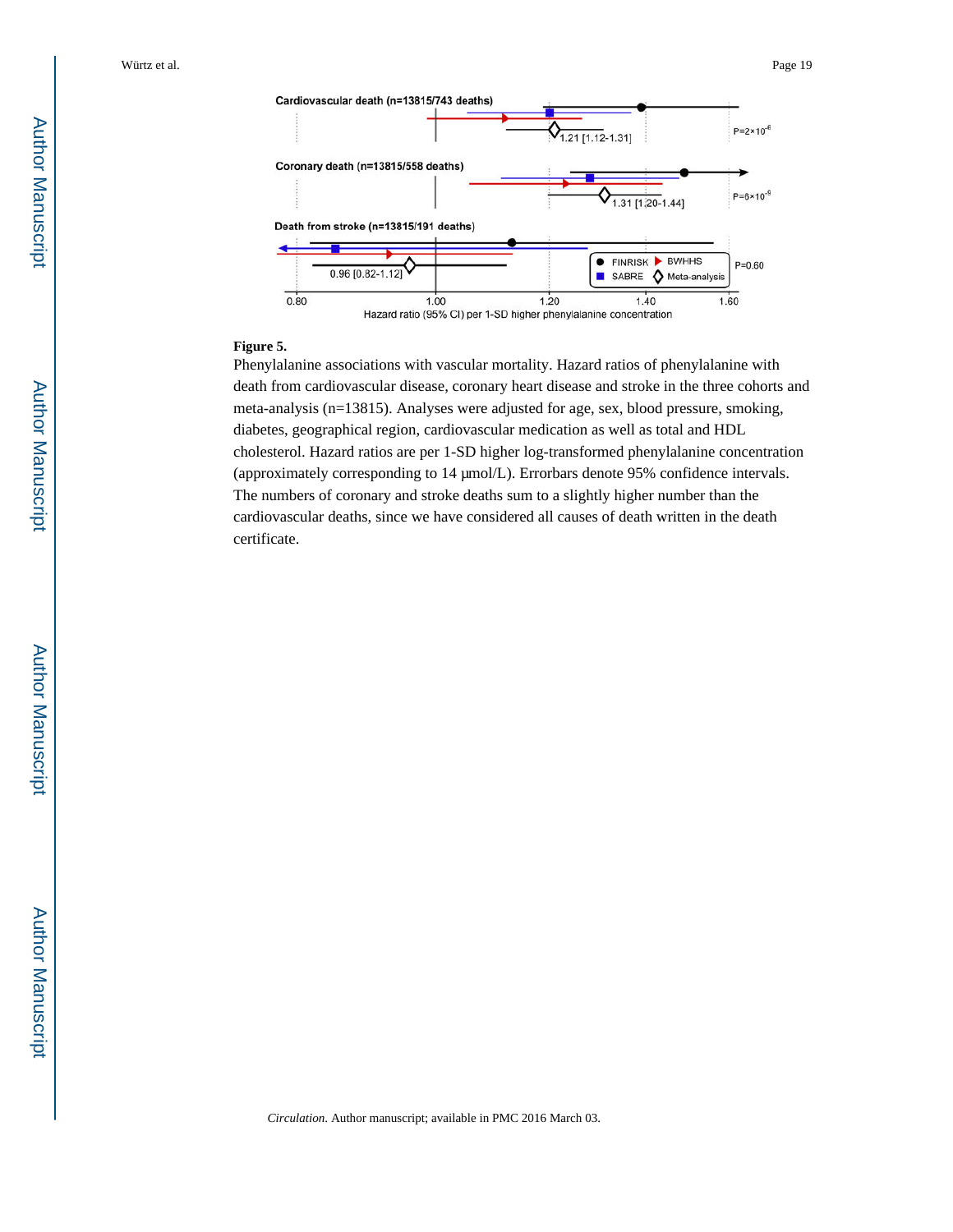

#### **Figure 6.**

Consistency between NMR and LC-MS for biomarker associations with incident cardiovascular disease. Metabolites overlapping between metabolomics platforms and nominally associated with incident CVD in the present study  $(P< 0.05,$  Supplemental Figure 6) are shown. Left panel: Biomarker associations with CVD risk observed in the present study based on NMR (white diamonds) compared with those obtained in the Framingham Offspring Study based on LC-MS (red squares; n=2289, 466 events). Right panel: Biomarker associations with CVD risk in a case-cohort subset of the FINRISK study (n=679, 305 events) profiled both by NMR (black circles) and LC-MS (red circles). Hazard ratios are per 1-SD higher log-transformed metabolite concentration. Errorbars denote 95% confidence intervals. All associations were adjusted for age, sex, blood pressure, smoking, diabetes status, geographical region, cardiovascular medication as well as total and HDL cholesterol. LC-MS-based associations were further adjusted for batch. The corresponding age- and sex-adjusted biomarker associations are shown in Supplemental Figure 10. \*Associations of omega-6 fatty acids were compared with lysophosphatidylcholine- and cholesterolester-linoleic acid in the Framingham Offspring Study, and with total linoleic acid in the FINRISK subset. † Associations of DHA were compared with lysophosphatidylcholine- and cholesterolester- DHA in the Framingham Offspring Study. ¶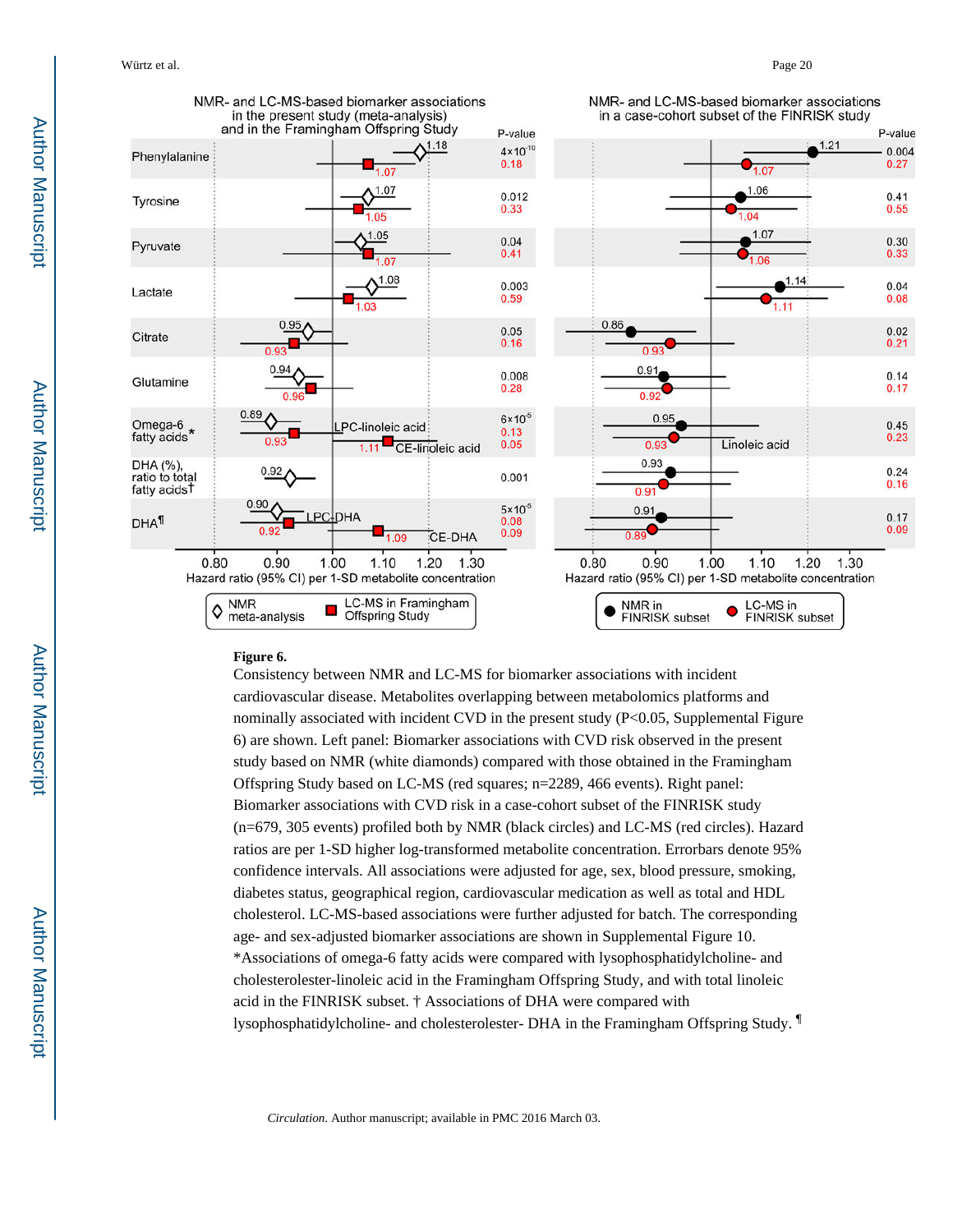DHA ratio was scaled to the total fatty acid concentration quantified by NMR for both platforms. The DHA ratio was not measured in the Framingham Offspring Study.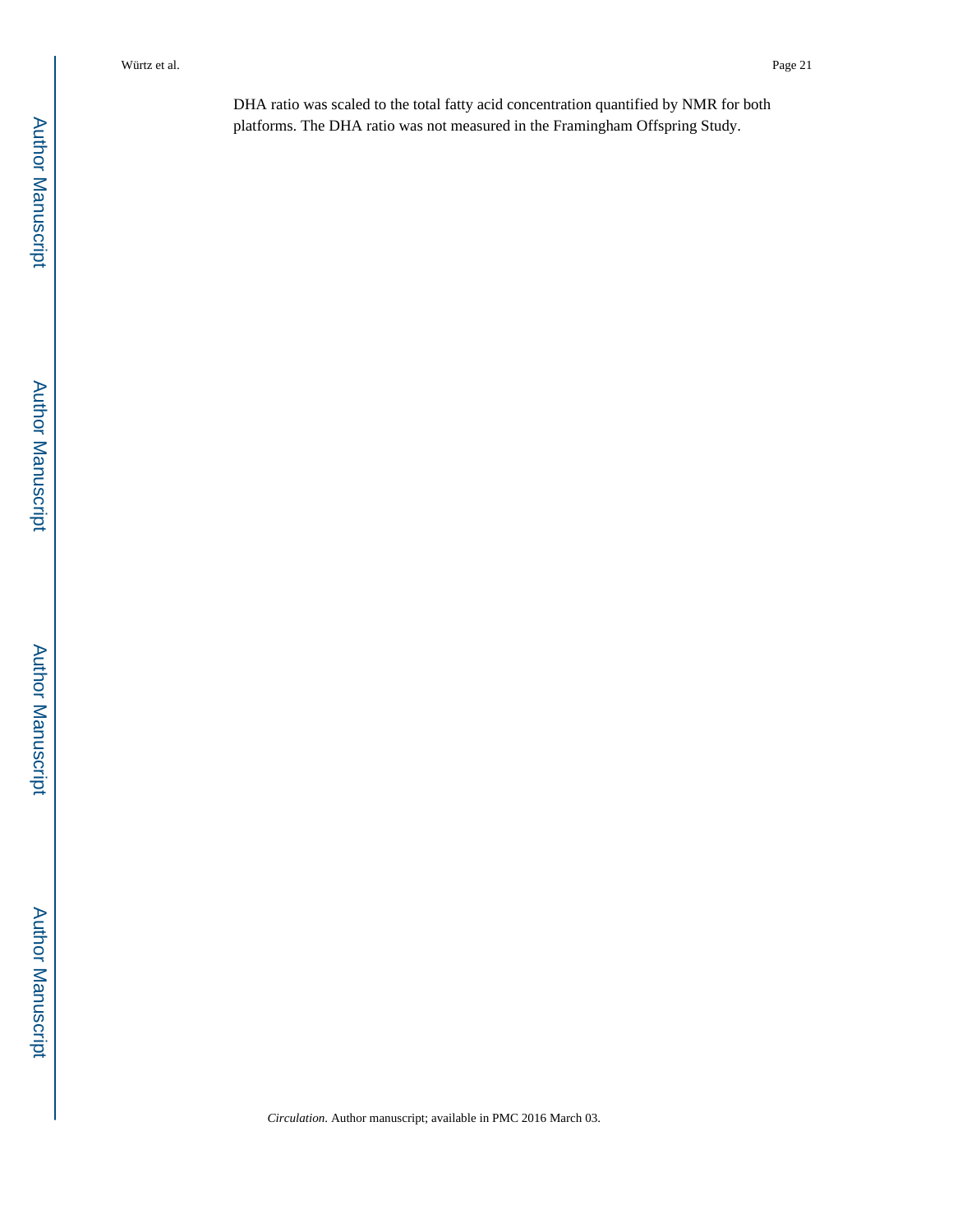#### **Table 1**

Baseline characteristics of the study populations.

| <b>Clinical characteristics</b>  | FINRISK 1997 study<br>$(n=7256)$ | <b>Southall and Brent REvisted study</b><br>(SABRE)<br>$(n=2622)$ | <b>British Women's Heart and</b><br><b>Health Study (BWHHS)</b><br>$(n=3563)$ |
|----------------------------------|----------------------------------|-------------------------------------------------------------------|-------------------------------------------------------------------------------|
| Women $(\%)$                     | 3678 (51%)                       | 386 (21%)                                                         | 3563 (100%)                                                                   |
| Location                         | 6 regions in Finland             | London, United Kingdom                                            | 23 British towns                                                              |
| Age (years)                      | $48 + 13$                        | $52 + 7$                                                          | $69+5$                                                                        |
| Body mass index $(kg/m2)$        | $26.6 \pm 4.5$                   | $26.1 \pm 3.7$                                                    | $27.5 \pm 4.9$                                                                |
| Systolic blood pressure (mmHg)   | $136+20$                         | $124 + 18$                                                        | $147 + 25$                                                                    |
| Total cholesterol (mmol/L)       | $5.5 + 1.1$                      | $6.0 + 1.1$                                                       | $6.7 + 1.2$                                                                   |
| HDL cholesterol (mmol/L)         | $1.4 + 0.4$                      | $1.3 + 0.4$                                                       | $1.7 \pm 0.5$                                                                 |
| Triglycerides (mmol/L)           | $1.5 + 1.0$                      | $1.8 + 1.2$                                                       | $1.8 + 1.0$                                                                   |
| Lipid-lowering medication (%)    | 185 (2.6%)                       | $5(0.4\%)$                                                        | 249 (7%)                                                                      |
| Anti-hypertensive medication (%) | 908 (13%)                        | 294 (11%)                                                         | 1033 (29%)                                                                    |
| Current smoking (%)              | 1736 (24%)                       | 592 (23%)                                                         | 392 (11%)                                                                     |
| Diabetes prevalence (%)          | 393 (5.4%)                       | 314 (12%)                                                         | 356 (10%)                                                                     |
| Follow-up time (years, range)    | 15                               | $20 - 23$                                                         | $11 - 13$                                                                     |
| Incident cardiovascular events   | 800                              | 573                                                               | 368                                                                           |

Data are number (%) or mean±SD when appropriate. HDL indicates high-density lipoprotein.